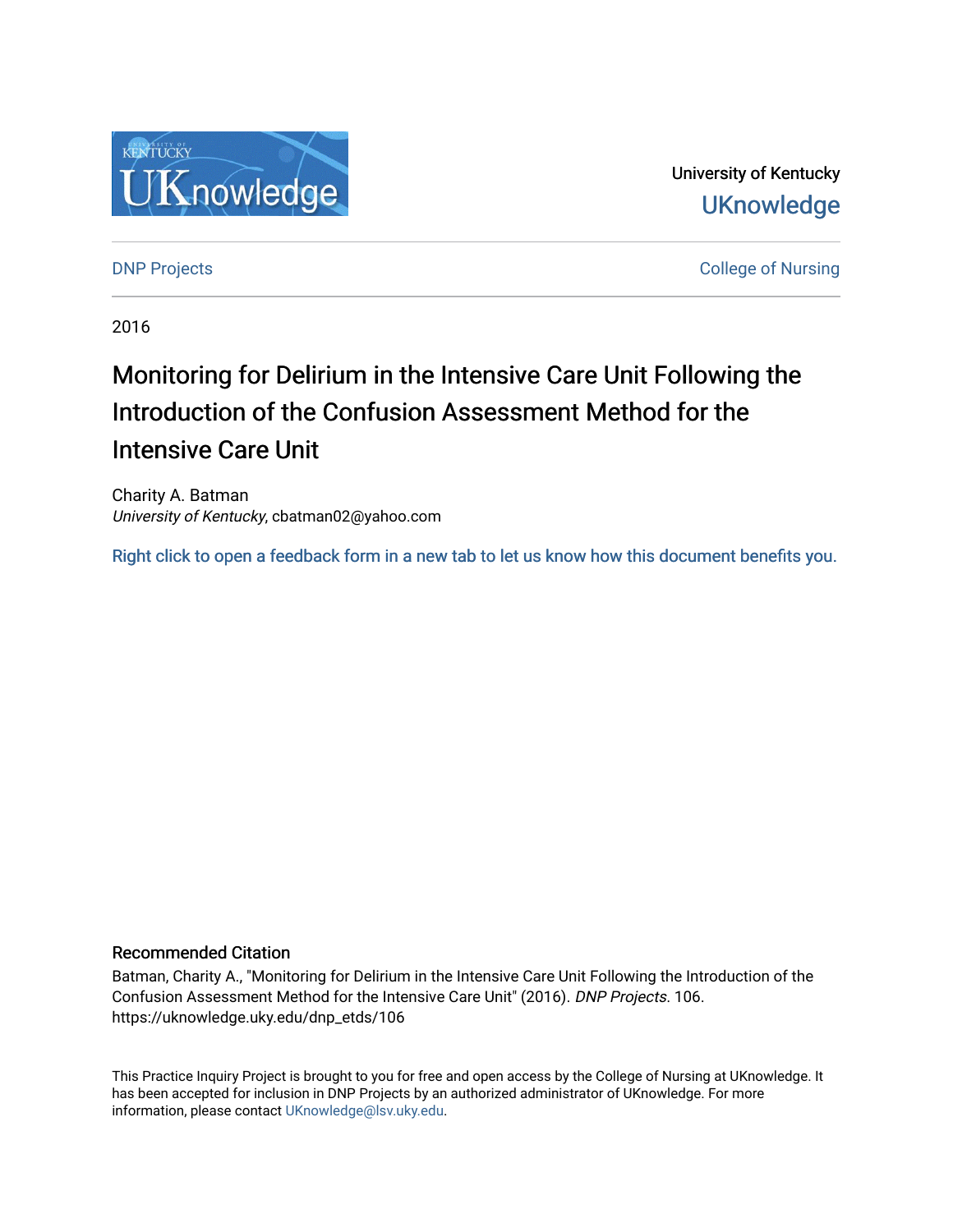### Running head: MONITORING FOR DELIRIUM IN THE INTENSIVE CARE UNIT

Final DNP Project Report:

Monitoring for Delirium in the Intensive Care Unit Following the Introduction of the Confusion

Assessment Method for the Intensive Care Unit

Charity A. Batman

University of Kentucky

Fall, 2016

Sheila Melander, PhD, APRN, ACNP-BC, FCCM, FAANP – Committee Chair Melanie Hardin-Pierce, DNP, RN, APRN, ACNP-BC - Committee Member Elizabeth Burckardt, DNP, RN, APRN - Clinical Mentor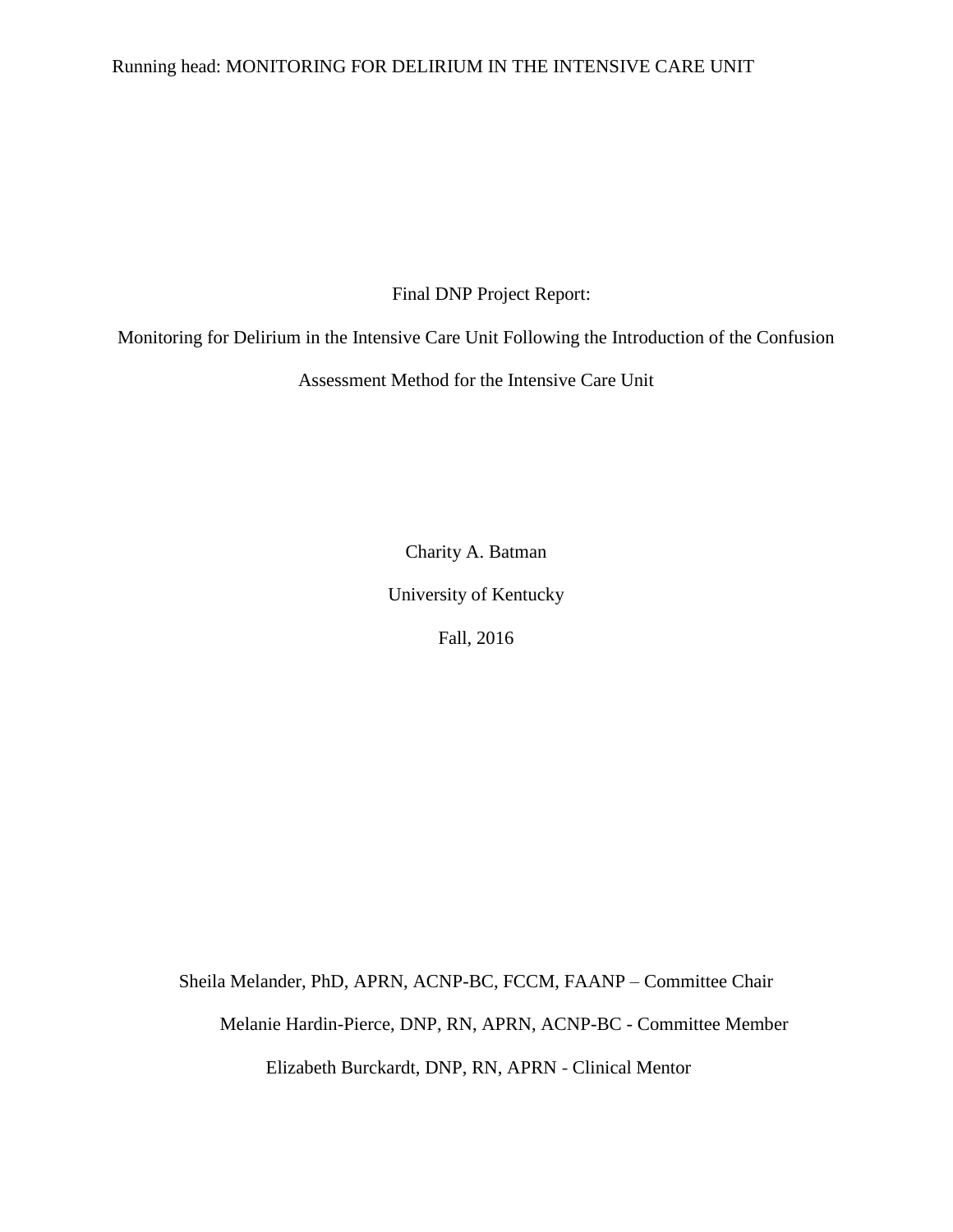### Dedication

I would like to thank my family and friends who have been there for me during this journey. I have relied on them to keep me sane and motivated during this time and without their support I would not be where I am today. A special thanks goes to Angie Reynolds for editing my many long papers during these last three years of graduate school. To everyone else thank you for listening to me complain and pushing me to see the light at the end of the tunnel, I am forever indebted to you.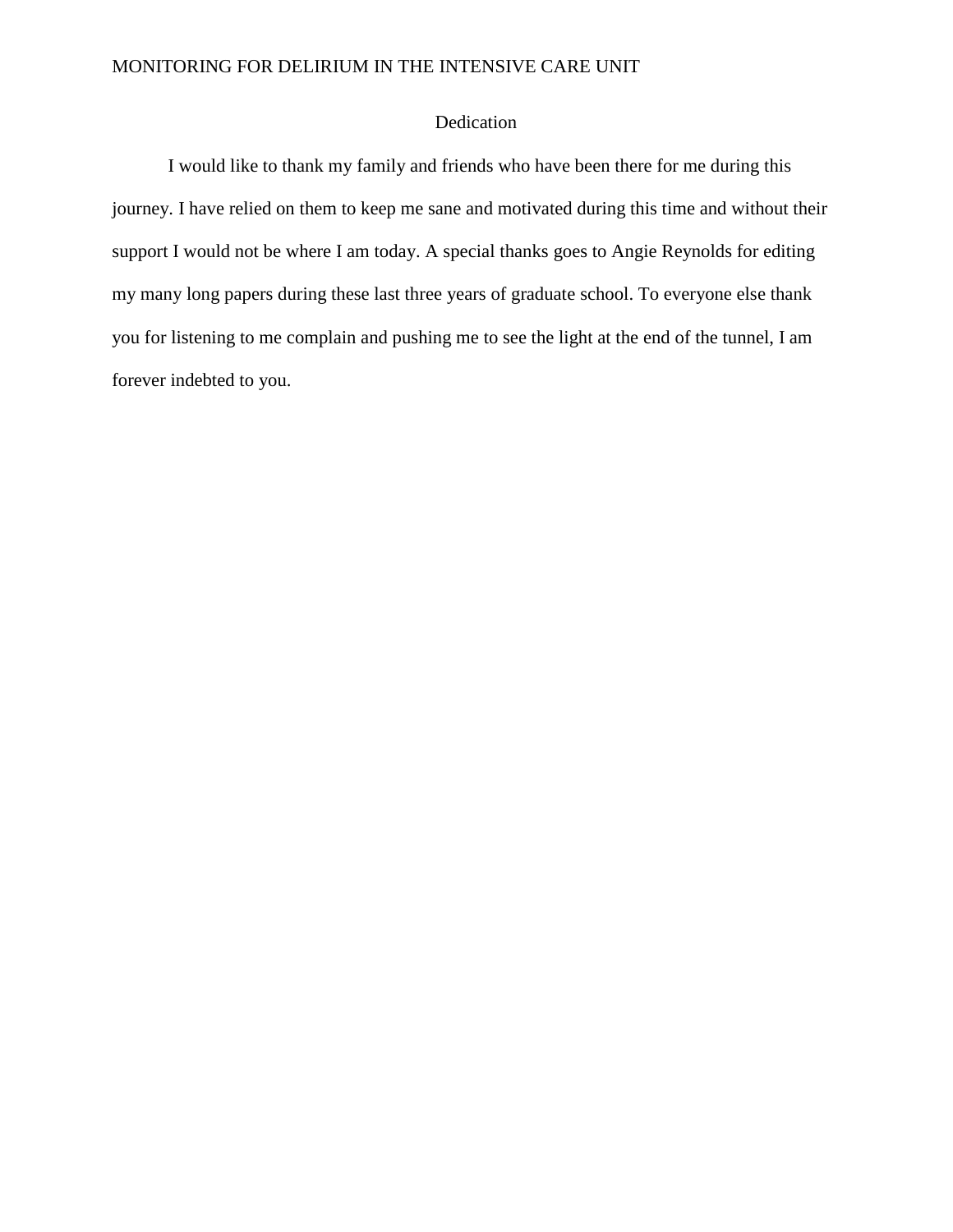#### Acknowledgements

I would like to acknowledge my professors for their amazing help during these years of graduate school. First, Dr. Melander who has been an outstanding advisor and mentor to me and without her I would not have done as well in this program. She has pushed me when I needed it and always given me the encouragement to do the best I can. Dr. Hardin-Pierce has been a great inspiration to me and one day I hope I am the astounding advance practice nurse that she emboldens us all to be. Lastly, I want to acknowledge Dr. Burckardt for all her help with providing me with wonderful clinical experiences throughout this program. Without her I would not have gained the knowledge and experience needed to become an AG-ACNP. Again thank you because without all of you I would not be where I am today.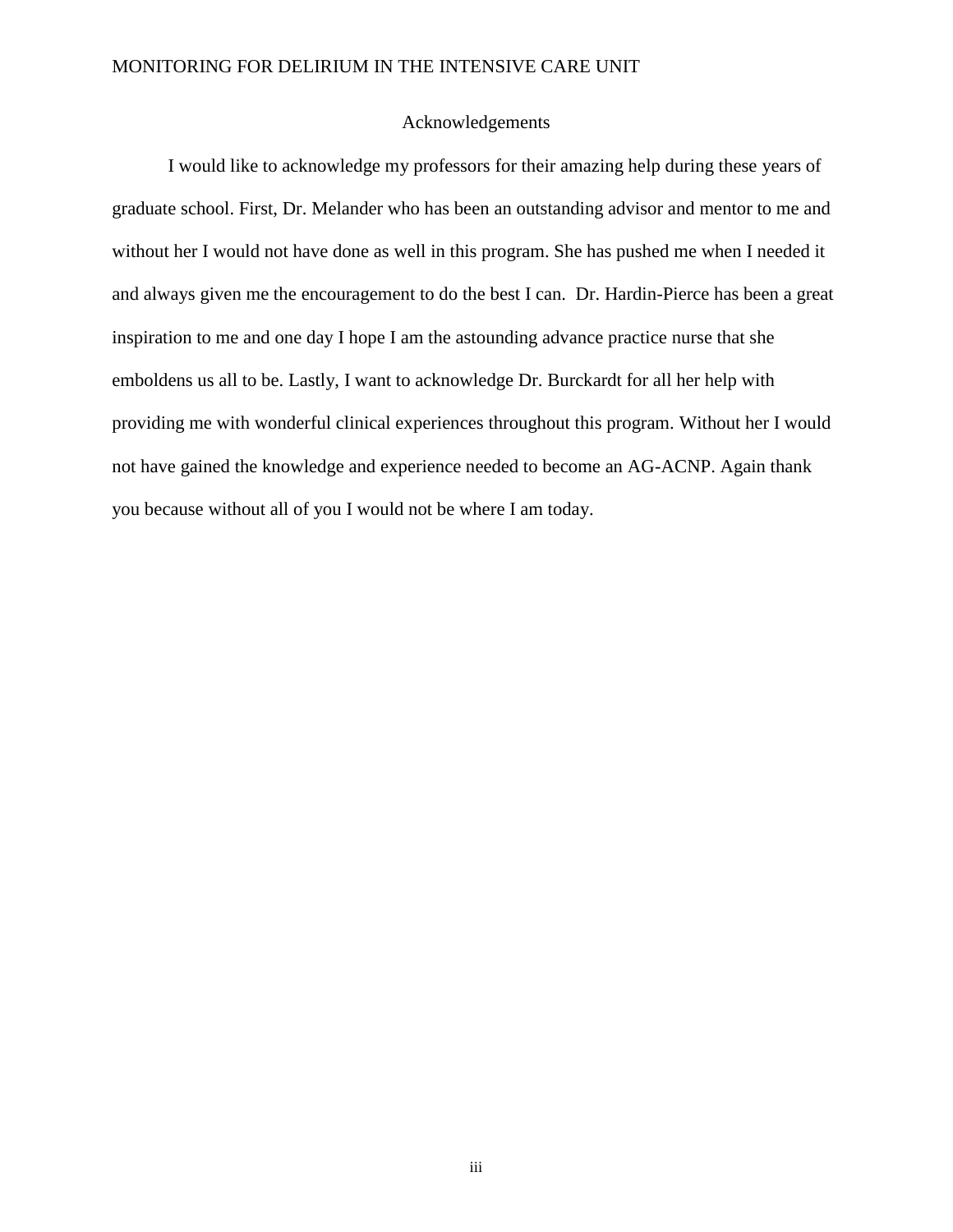# Table of Contents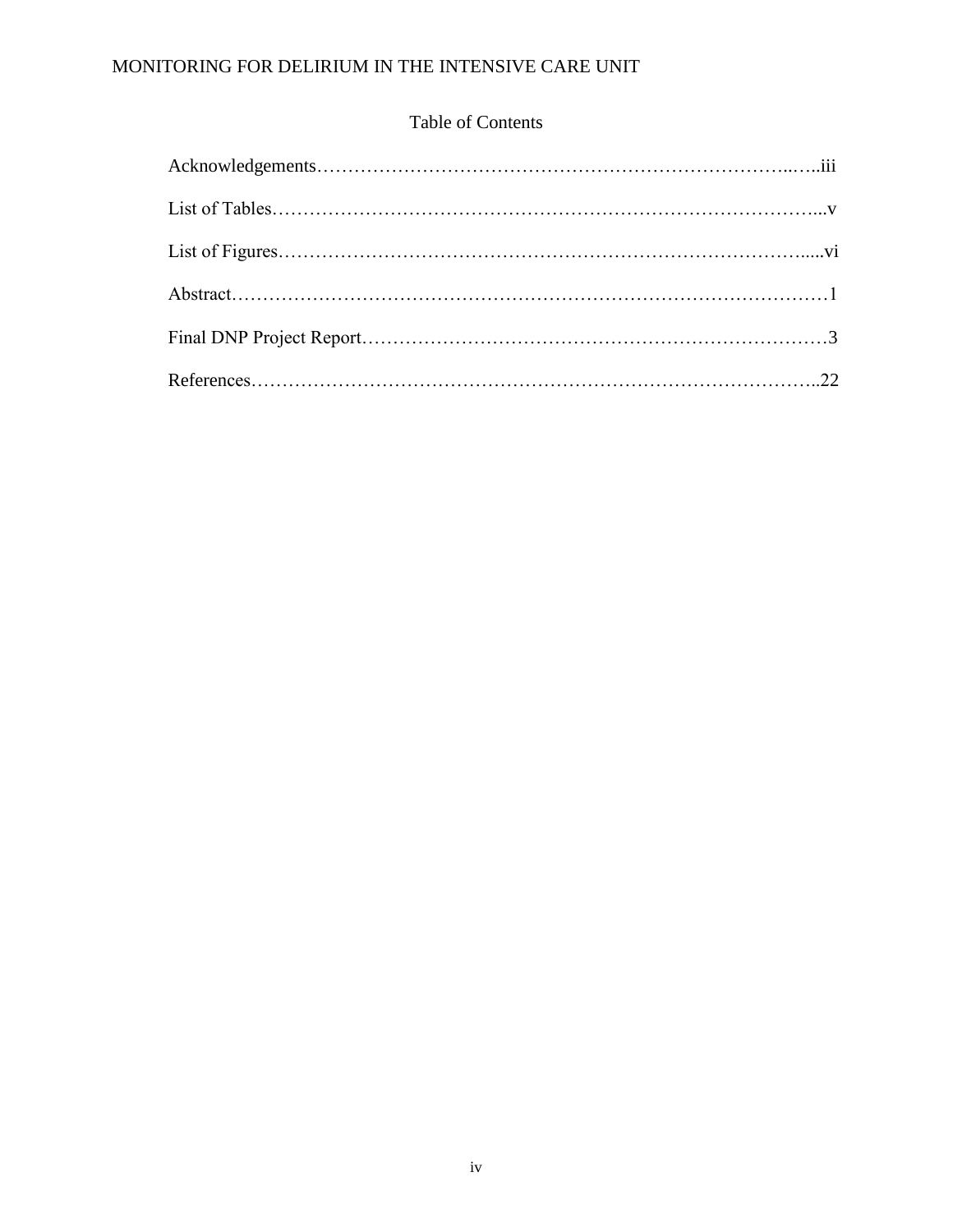# List of Tables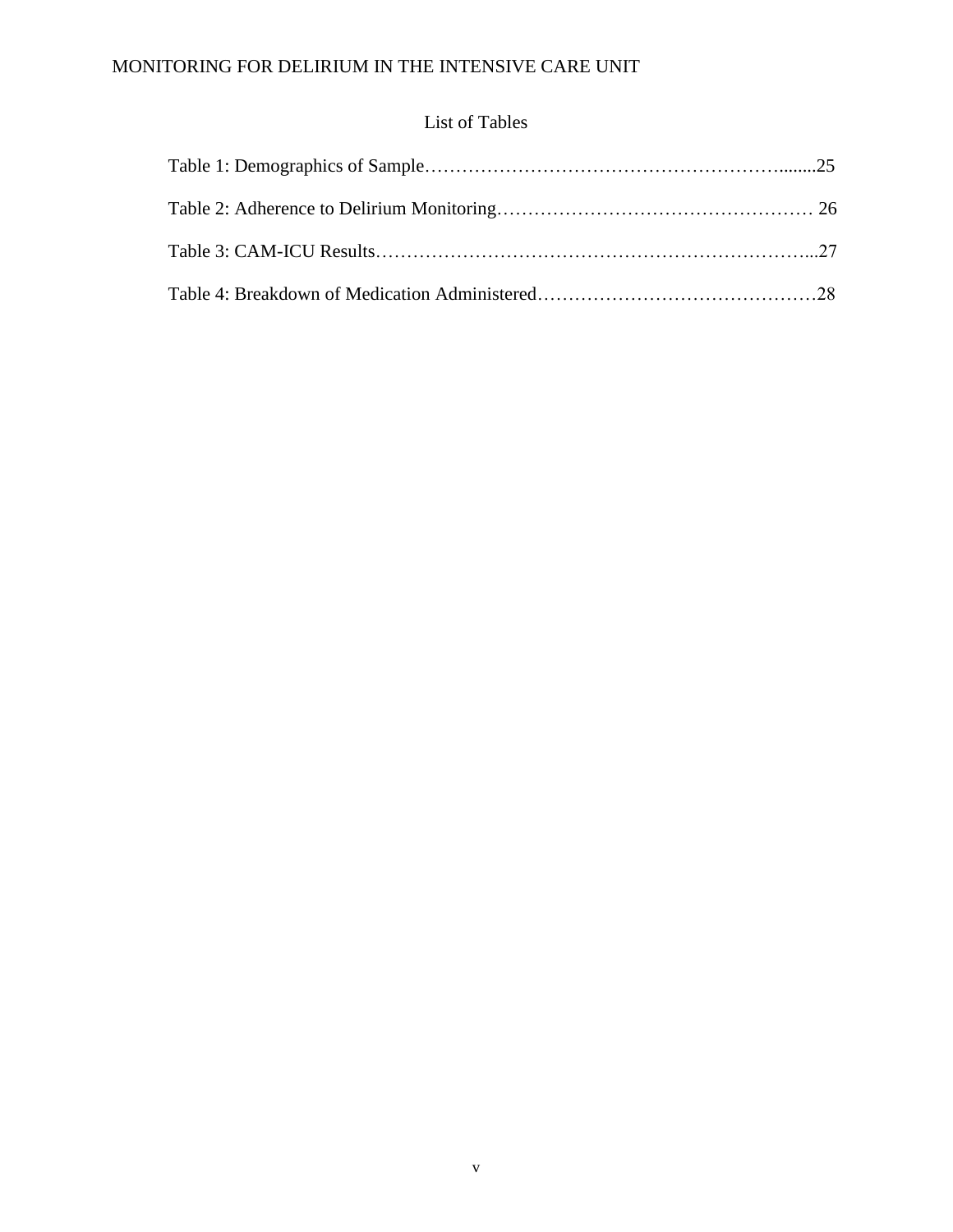# List of Figures

| Figure 3: Comparison Analgesic Medications: CAM-Positive vs. CAM-Negative31 |  |
|-----------------------------------------------------------------------------|--|
| Figure 4: Comparison Sedative Medications: CAM-Positive vs. CAM-Negative 32 |  |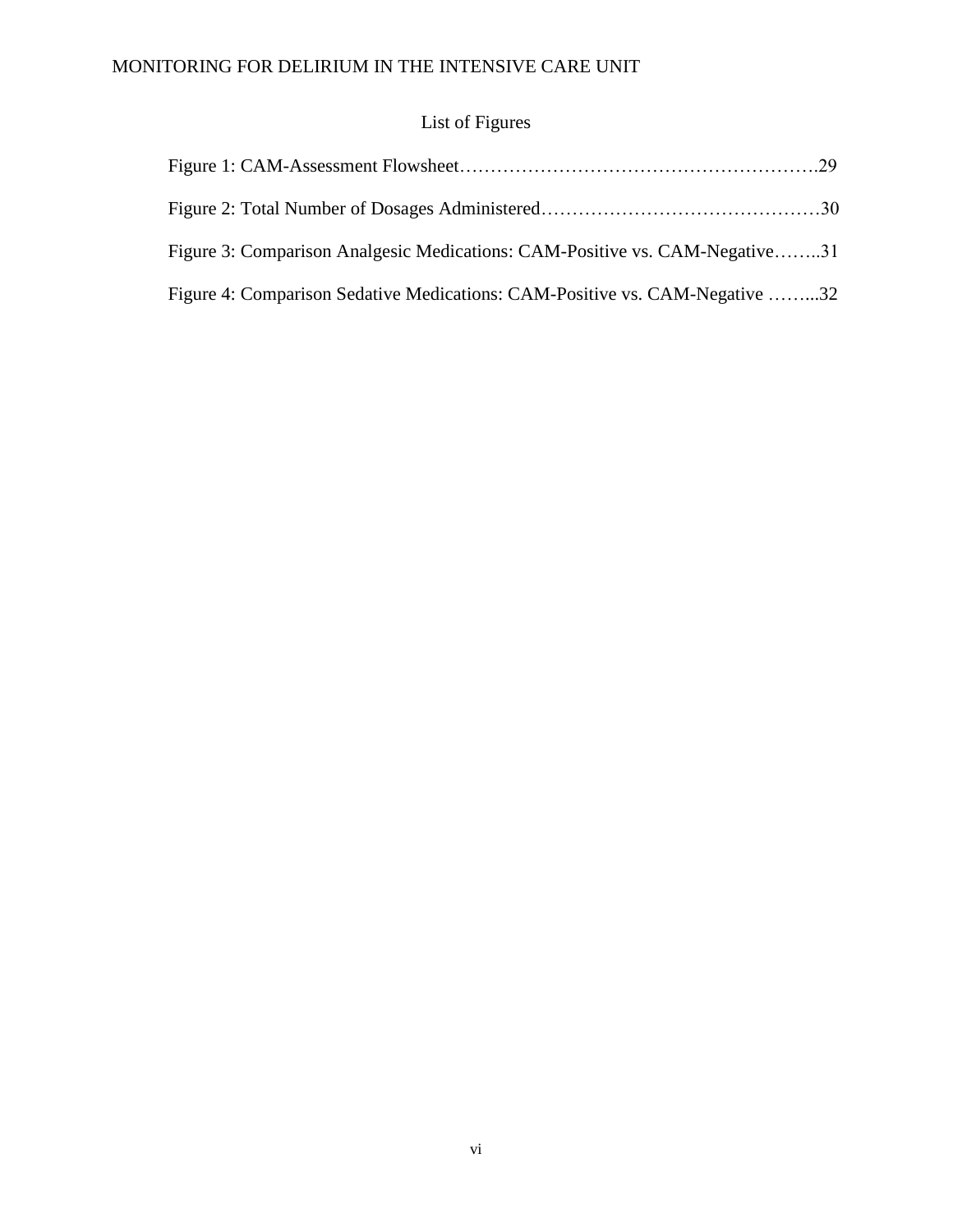#### Abstract

**PURPOSE:** The goals of this study were to: improve delirium recognition by implementing the Confusion Assessment Method for the ICU (CAM-ICU), evaluate adherence to routine delirium monitoring, measure the incidence of CAM-positive patients, and measure the use of analgesic and sedative medications in ICU patients.

**METHODS:** This study was a single-center post-implementation retrospective medical record review examining the adherence and incidence of delirium after the introduction of the CAM-ICU assessment on the surgical ICU. Prior to the beginning of the study the surgical ICU nurses were educated on how to assess for delirium using the CAM-ICU instrument. During the six week study the following data were collected: adherence to delirium monitoring through documentation, incidence of CAM-positive patients, and sedation and analgesic medication usage. The sample consisted of seventy-six patients that were admitted to the surgical ICU between September 6, 2016 and October 18, 2016.

**RESULTS:** Thirty-two (58.1%) patients had the CAM-ICU assessment completed once a shift at the 48-hour evaluation and twenty-two (81.4%) patients during the 96-hour evaluation. Five (9%) patients were CAM-positive at the 48-hour and one (3.7%) at the 96-hour evaluation. The 48-hour time interval had the highest average number of dosages for analgesic medications at 2.3 (29.4%) for CAM-negative patients. CAM-positive analgesic medications usage increased progressively, peaking at the 72-hour interval with the average dose at 3.6 (32.1%). With regards to sedative medications, CAM-negative patients had the highest average number of dosages, 1.9 (30.2%), at the 48-hour interval. For CAM-positive patients the use of sedative medications peaked at the 24-hour interval and then decreased at the 48-hour time frame; after which sedative medication usage rose steadily from the 48 through 96-hour interval.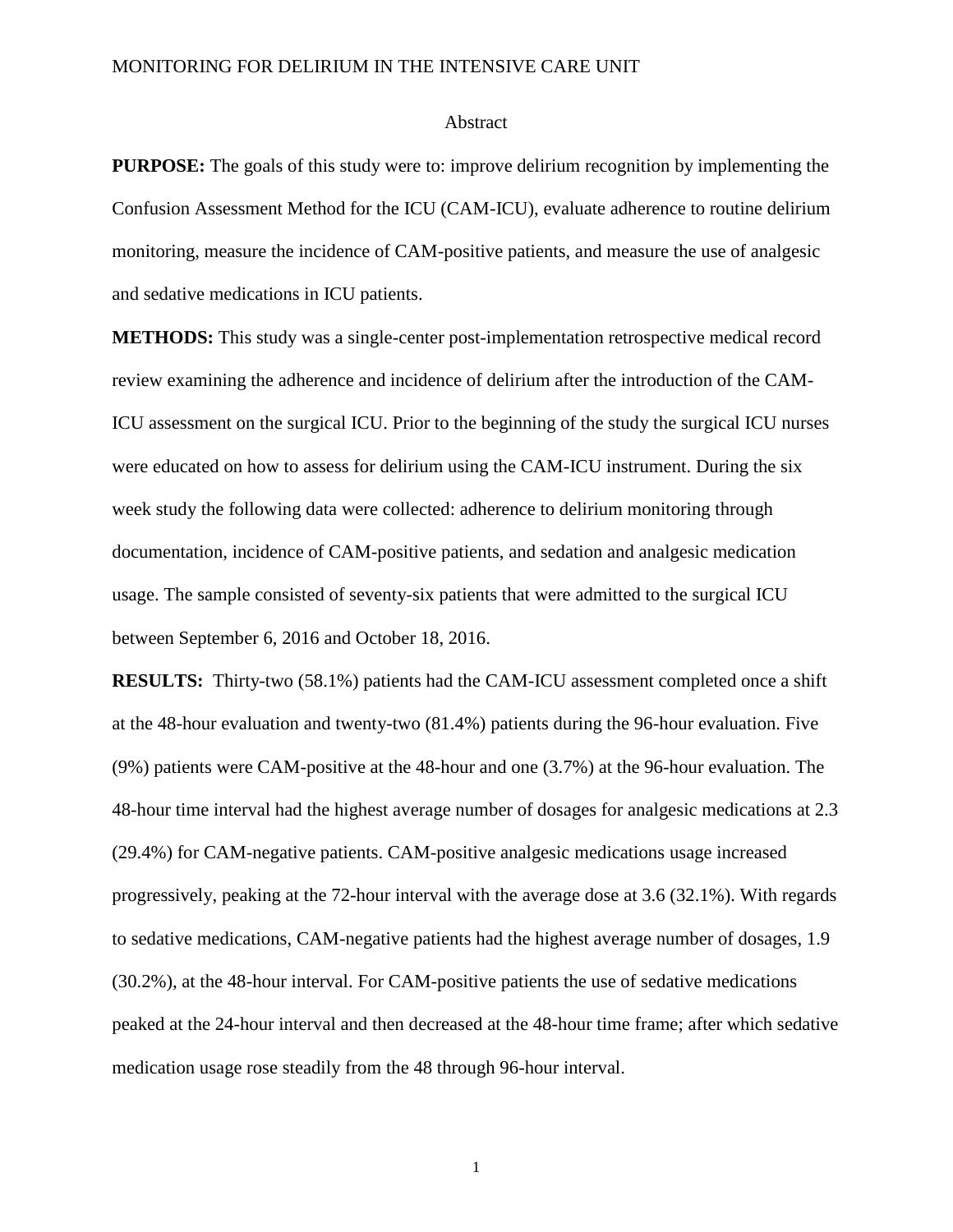**CONCLUSION:** Required routine delirium monitoring should occur per evidence-based practice guidelines for all ICU patients. The incidence of delirium in this study was found to be low, at 9%, when compared to previous studies on delirium. No statistically significant conclusions could be drawn from this study. Factors that could have contributed to this low incidence of delirium in these specific patients could have been the relative young age of the patients (mean age of 53.2) and the possible lower severity of illness, both of these factors influence the risk of delirium development. In conclusion, this single study may have found a low incidence of delirium among these specific ICU patients but many previous studies have determined that the incidence of delirium is much higher.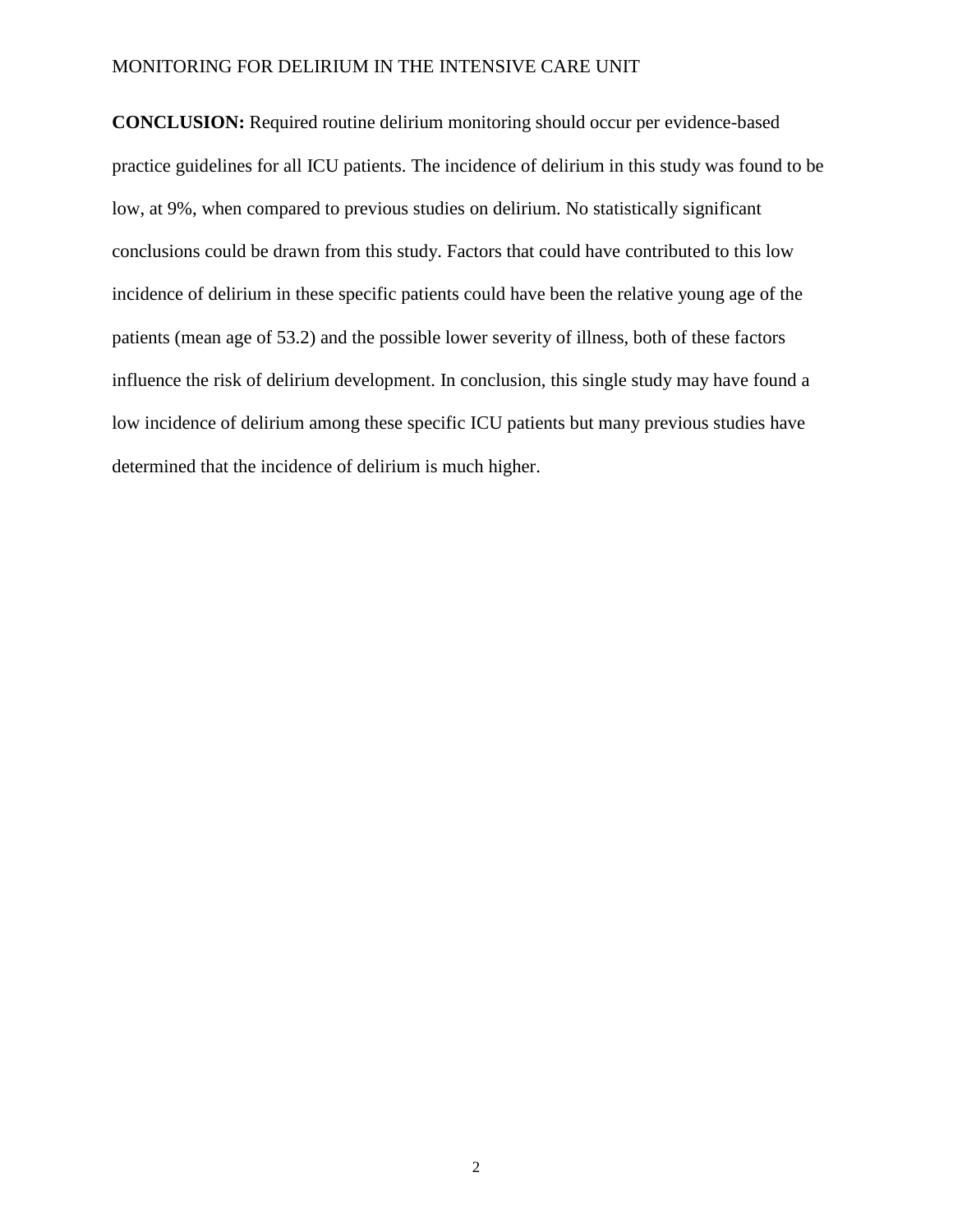Monitoring for Delirium in the Intensive Care Unit Following the Introduction of the Confusion Assessment Method for the Intensive Care Unit

### **Introduction**

As the population ages, more people will require treatment of acute conditions in the hospital. This increased encounter of the aging population with a more intensive treatment of medical problems is believed to result in an increase in the prevalence of delirium among this population (Angus, Kelley, Schmitz, White, & Popovich, 2000). One of the major objectives for improvement in the quality of care for the aging adult population is the improvement of recognizing, treating and preventing delirium (Vincent et al., 1998). This objective was identified almost twenty years ago but delirium still remains an enormous issue that is often not recognized and treated within the health care system (Barr et al., 2013). Pandharipande, Jackson, and Ely (2005) identified a high incidence of delirium among intensive care unit (ICU) patients. Current evidence-based practice recommends routine delirium monitoring using a valid and reliable diagnostic tool once a shift (every twelve hours) for all ICU patients (Barr et al., 2013). Therefore, the goals of this study were to: improve delirium recognition by implementing the Confusion Assessment Method for the ICU (CAM-ICU), evaluate adherence to routine delirium monitoring, measure the incidence of CAM-positive patients, and measure the use of analgesic and sedative medications in ICU patients (see figure 1 for CAM-ICU assessment flowsheet).

#### **Background**

Delirium is defined as an "acute, fluctuating change in mental status, with inattention and altered level of consciousness" (Pandharipande et al., 2005, p. 360). In the past this condition was viewed as a normal occurrence brought about by the ICU environment, which resulted in providers failing to recognize delirium as a serious medical diagnosis (Pandharipande et al.,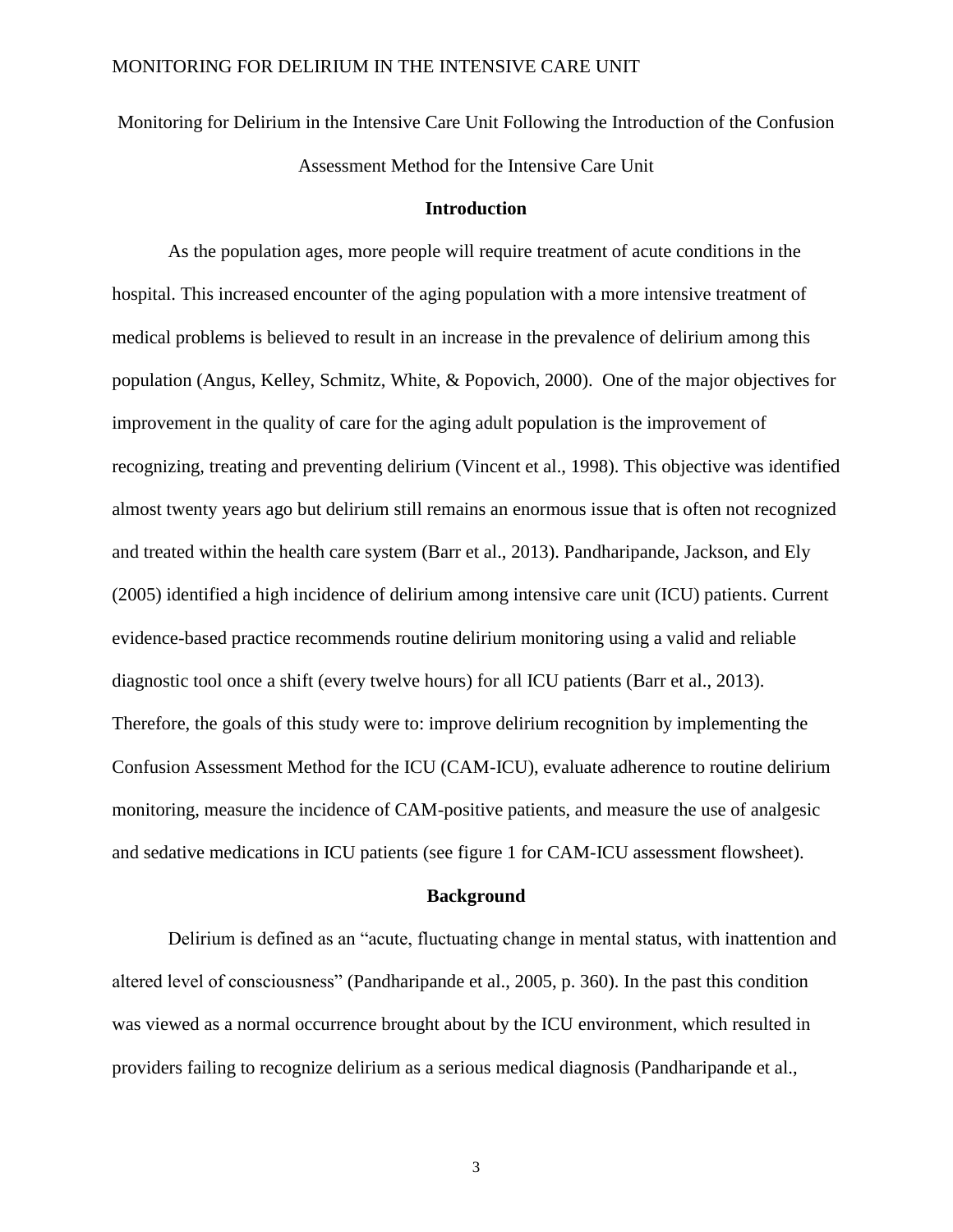2005). This study also concluded that "delirium is not only a marker of end-organ damage but also acts directly as a promoter of other organ systems dysfunctions" (p. 360). The typical ICU patient has 10 or more risk factors, e.g. age, severity of illness, and the use of sedatives/analgesics medications, for the development of delirium (Pandharipande et al., 2006).

Delirium is unrecognized in up to 66% of ICU patients and has an estimated incidence up to 80% (Arend & Christensen, 2009; Pandharipande et al., 2005). These studies found that a failure to recognize and/or treat delirium appropriately in the ICU has led to negative patient outcomes. Specifically, Pandharipande et al. (2005) found an "increased mortality of 25 to 33% and a three times greater risk of discharge to a nursing home" (p. 363). While increased medical costs, a 49% increased length of stay (LOS) compared to non-delirious patents, and increased stress for family members and medical staff have also been linked to delirium (Arend & Christensen, 2009; Robinson et al., 2008).

Pandharipande et al. (2006) point out, patients are commonly being prescribed a benzodiazepine, like Lorazepam, which has been linked to further exacerbation of delirium. This study included 198 ICU patients and found that "Lorazepam was an independent risk factor for daily transition to delirium" and "the probability of the transition to delirium is 100%", when 20mg or more is given in a 24-hour period (p.23). Additionally, this study investigated Versed, Morphine, Fentanyl and Propofol all of which were associated with delirium development but the findings were not statistically significant like Lorazepam.

A key factor in improving delirium recognition is engagement of nurses and providers to routinely monitor for delirium using a reliable and valid bedside diagnostic instrument (Pandharipande et al., 2005). The Society of Critical Care Medicine recommends the use of the CAM-ICU because it is the most specific and reliable diagnostic instrument, with a specificity of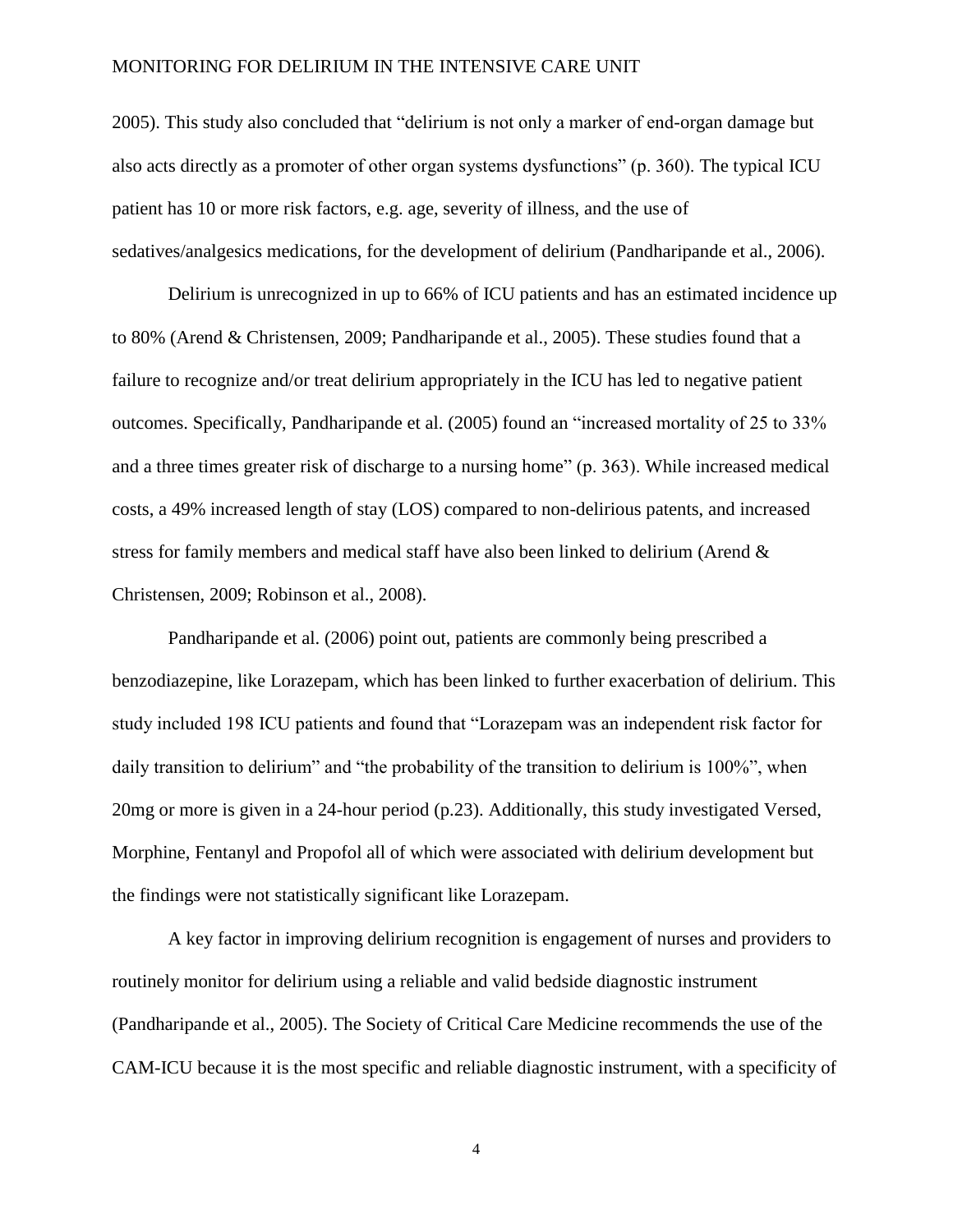96% and sensitivity of 80% (Gusmao-Flores, Figueira Salluh, Chalhub, & Quarantini, 2012; Luetz et al., 2010; Olson, 2012). However, Eastwood, Peck, Bellomo, Baldwin, and Reade (2012) found that only 20% of ICU nurses knew that there was a diagnostic instrument to detect delirium, and even then, only 7% sometimes assessed for delirium using the instrument. Therefore, implementing the CAM-ICU assessment in the ICU can improve delirium recognition among ICU patients.

#### **Purpose**

According to Barr et al. (2013) the current evidence-based practice is to routinely monitor patients for delirium using a standardized diagnostic tool in the ICU setting. The purpose of this study was to implement delirium monitoring for ICU patients using a standardized diagnostic tool in the surgical ICU. Adherence and incidence of CAM-positive patients will be measured along with the type, route of administration, and frequency of sedative and analgesia medications administered at 24, 48, 72, and 96-hours following admission. Currently, the University of Louisville Hospital does not use a standard diagnostic tool to assess for delirium. For this study, the nurses on the surgical ICU were educated on the CAM-ICU instrument for routine monitoring of delirium among surgical ICU patients. The specific aims of this study were:

- 1) To provide nurses with a standardized delirium diagnostic tool to monitor for delirium
- 2) To evaluate adherence to routine delirium after the introduction of the CAM-ICU assessment
- 3) To evaluate the incidence of CAM-positive patients on the surgical ICU at 48 and 96 hours post admission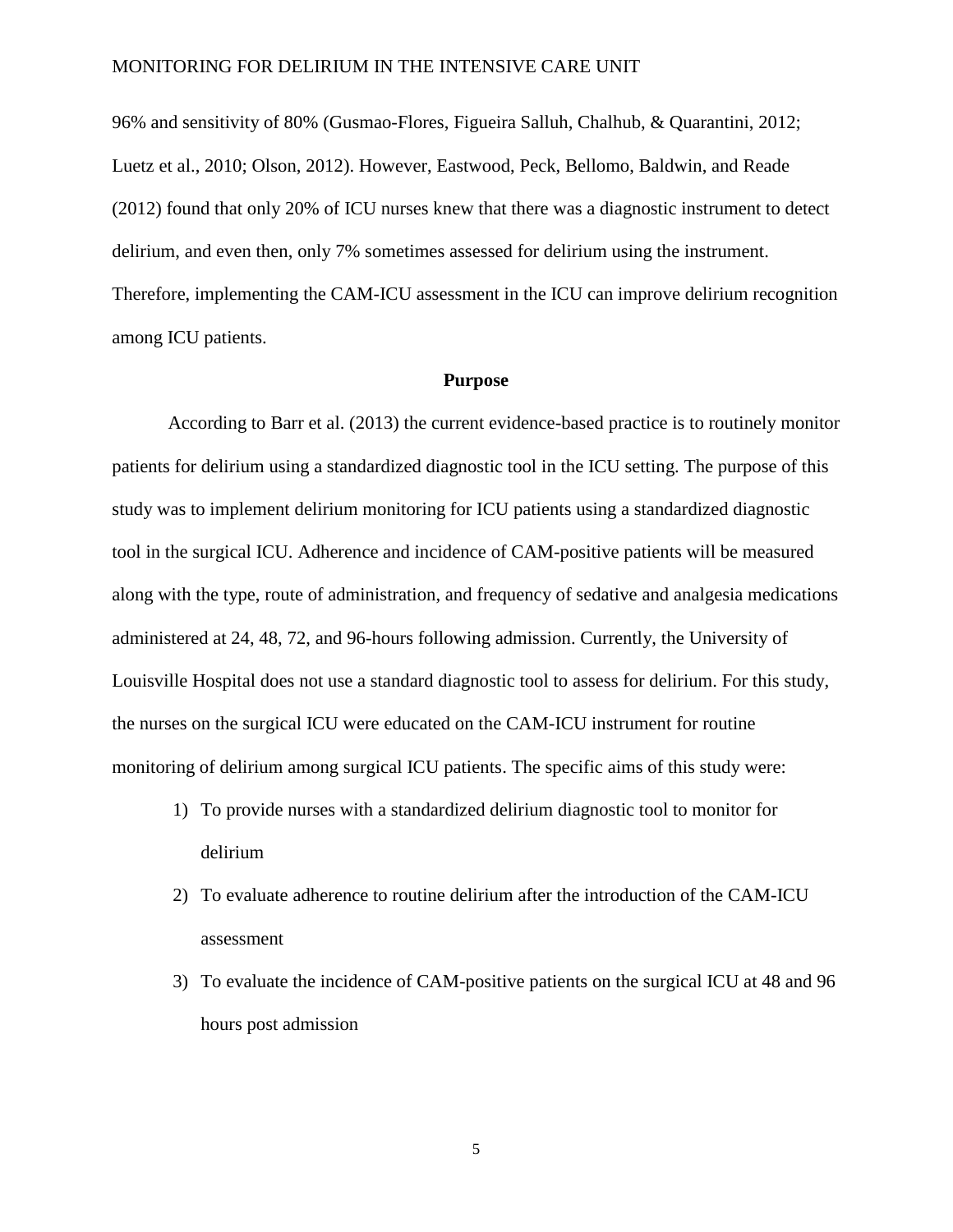4) To determine the type, route of administration, and frequency of sedative and analgesic medications administered at 24, 48, 72, and 96 hours post admission.

### **Methods**

Prior to the study beginning, approval was obtained from the University of Kentucky Institutional Review Board (IRB) and the University of Louisville IRB. Authorization to conduct the study on the surgical ICU was acquired from the clinical manager. This study was a singlecenter, post-implementation, retrospective descriptive medical record review examining the impact of delirium monitoring, via the CAM-ICU tool, on patients admitted to the surgical ICU at the University of Louisville Hospital. After education was given to the surgical ICU nurses on how to assess for delirium using the CAM-ICU instrument, daily delirium assessments were conducted on each patient admitted to the surgical ICU for a six week period. The following data were collected during the six week study time frame: adherence to delirium monitoring through documentation, incidence of CAM-positive patients, and sedation and analgesic medication usage.

#### **Setting**

The University of Louisville Hospital is a level one academic medical center located in downtown Louisville, Kentucky. This is a 404-bed acute care hospital that admits patients from all over Kentucky and southern Indiana. The focus of this study was the ten-bed surgical ICU, which typically treats surgical patients, i.e. vascular, colorectal, elective surgery, and surgical oncology. Trauma patients are also commonly admitted to this ICU with injuries occurring from gunshot wounds, motor vehicle accidents, motorcycle accidents, and falls. In addition to those patients, this ICU admits overflow medical and neurosurgery ICU patients.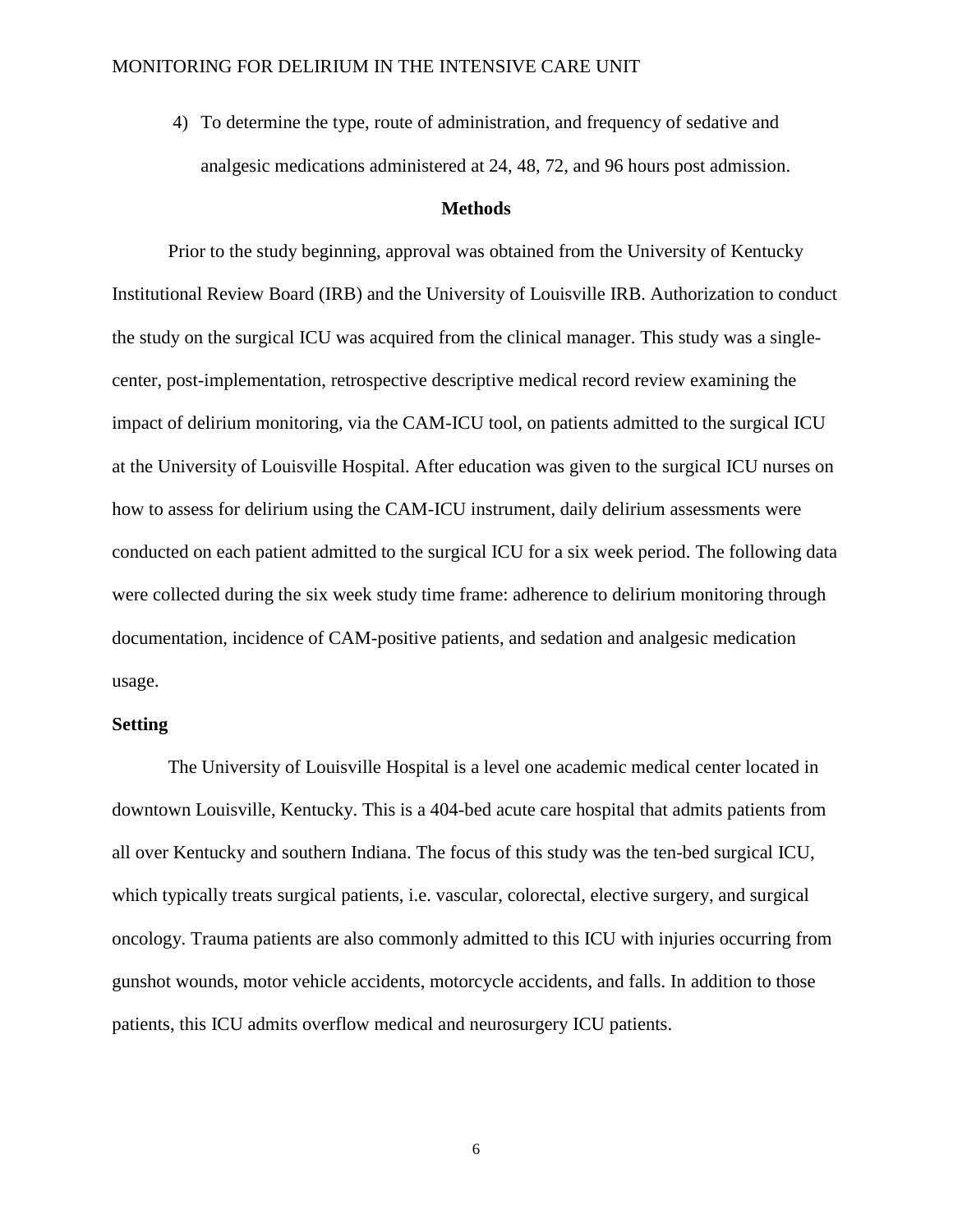#### **Sample**

This sample contained the medical records of 78 patients admitted to the surgical ICU post implementation of the CAM-ICU assessment tool. Since delirium can affect any ICU patient, the population of interest for this study was any ICU patients admitted to the surgical ICU. Included in this study were: those patients, at least 18 years of age, who were admitted to the surgical ICU between September 6, 2016 and October 18, 2016. Any patient under the age of 18 was excluded from the study. One patient was removed due to being under the age of 18 and one was excluded due to being discharge from the surgical ICU on the day the study began, resulting in a total of 76 patients in the sample.

#### **Data Collection**

After the six-week period was complete, a retrospective chart review was conducted. Patients for the study were identified by electronically searching for patients admitted to the surgical ICU on the study dates. The patients' medical record numbers were then used to extract data from the electronic medical record (EMR) and the data were then transposed into an electronic spreadsheet. No patient identifiers were contained within this spreadsheet; all patients were assigned numbers (1-76) for the protection of protected health information (PHI). Demographic variables such as age, sex, race and admitting service were obtained from the data.

#### **Implementation of Delirium Monitoring**

One aim of this study was to implement routine delirium monitoring for ICU patients on the surgical ICU at the University of Louisville Hospital. The week prior to the initiation of the study, all of the surgical ICU nurses on both shifts were instructed by the principle investigator (PI) on how to detect delirium using the CAM-ICU assessment tool. The EMR used by the hospital allowed for documentation of the CAM-ICU assessment within the patient's EMR. The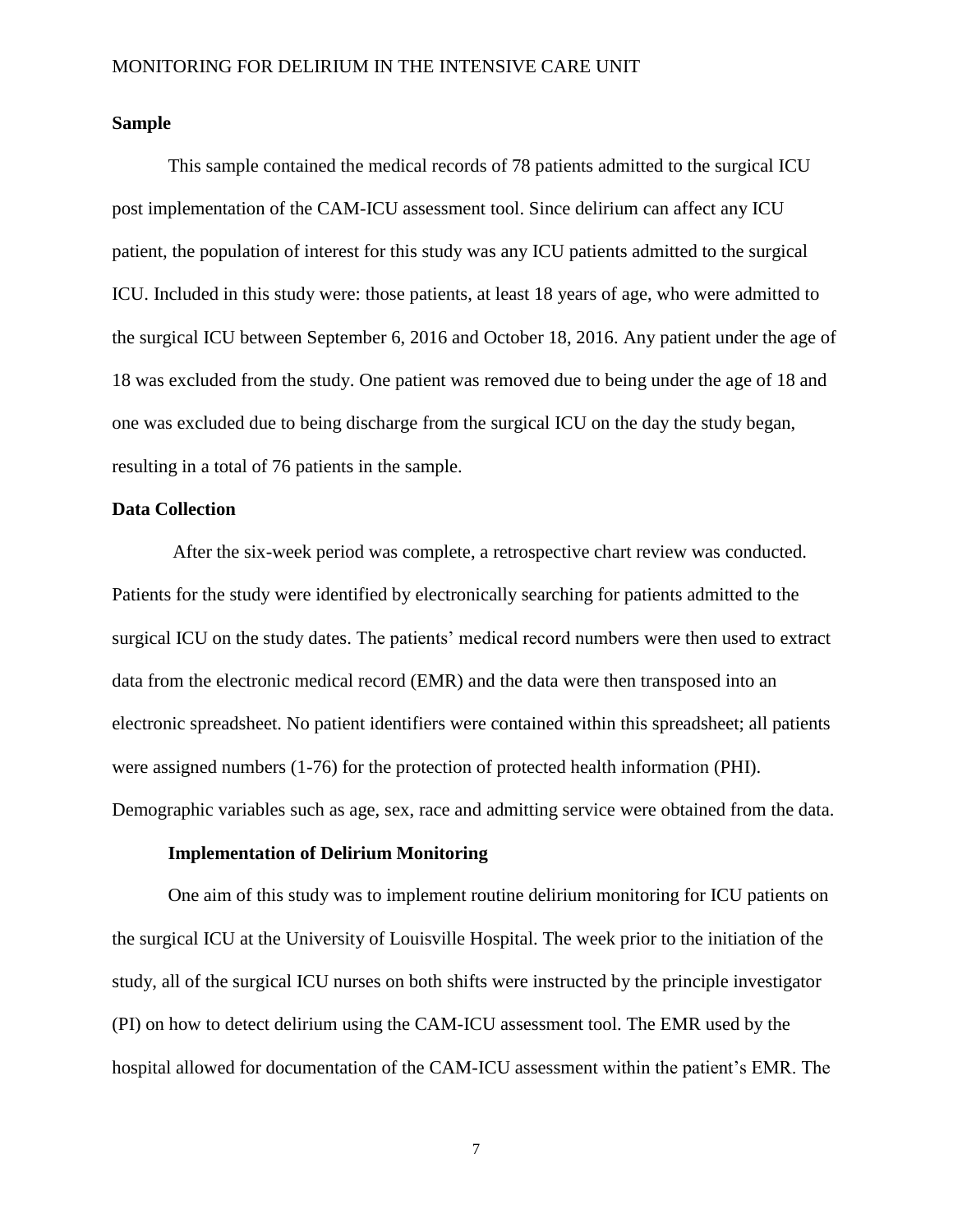nurses were instructed, by the PI, on where documentation of the daily delirium assessments needed to be recorded. Signs were placed around the unit to remind the nurses to conduct a delirium assessment once a shift, along with flowsheets on how to assess patients using the CAM-ICU assessment. Delirium monitoring continued for the next six weeks once a shift (8 a.m. and 8 p.m.) for all patients admitted to the surgical ICU (see figure 1 for CAM-ICU assessment flowsheet).

#### **Adherence to Delirium Monitoring**

By reviewing the EMR the PI verified delirium monitoring occurred once a shift at the 48 and 96-hour post admission to the surgical ICU time intervals in all patients whose EMR were reviewed. The data were broken down into four categories: documentation occurred twice in the 24-hour period within 48 and 96-hour following admission to the ICU, documentation only once in a 24-hour period, no documentation of delirium assessment, or patient discharged prior to 48 or 96-hour evaluation. If the patient had a documented CAM-ICU assessment in the EMR at 8 a.m. and 8 p.m. in the 48 or 96-hour interval then the data was recorded as two out of two assessments completed. If the patient only had one document CAM-ICU assessment in the EMR at either 8 a.m. or 8 p.m. in the 48 or 96-hour interval then the data was recorded as one out of two assessment completed. If the CAM-ICU assessment was not documented within the EMR at 8 a.m. and 8 p.m. in the 48 or 96-hour interval then the data was recorded as zero out of two assessments completed. If the patient had been discharge prior to the 48 or 96-hour intervals then it was recorded that the patient was not assessed using the CAM-ICU assessment due to the patient being discharged from the surgical ICU.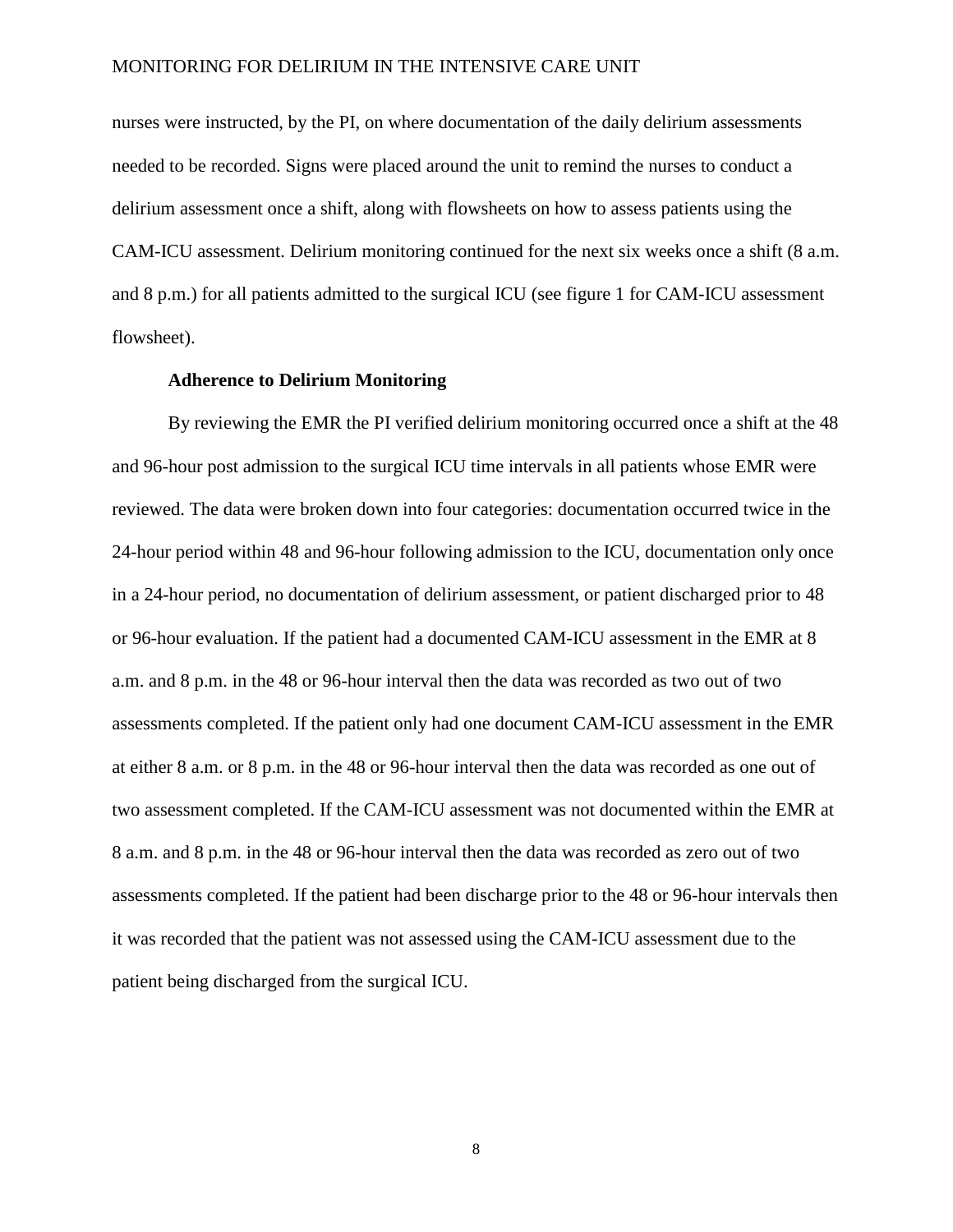### **CAM-ICU Results**

As with the adherence to delirium monitoring, the CAM-ICU results were measured at 48 and 96 hours post admission to the surgical ICU. CAM-ICU results required at least one documented CAM-ICU assessment in the patients EMR at either 8 a.m. or 8 p.m. The data were broken down into five categories: CAM-ICU negative, CAM-ICU positive, unable to assess, no documentation completed, or discharged prior to evaluation. CAM-ICU negative are patients that the CAM-ICU assessment determined that delirium was not present. These patients were determined to be CAM-ICU negative at either the 48 or 96-hour interval by a documented CAM-ICU negative assessment in the EMR at 8 a.m. and/or 8 p.m. CAM-positive patients were defined as a patient that tested positive for delirium using the CAM-ICU assessment at the 48 or 96-hour interval. These patients required CAM-ICU positive documentation in the EMR at 8 a.m. and/or 8 p.m. The unable to assess category occurred when the patient's neurological status was not suitable, either due to medications or injuries, to conduct the CAM-ICU assessment at the 48 or 96-hour interval. The nurses determined if a patient was not suitable for the CAM-ICU assessment using the CAM-ICU flowsheet; documentation that assessment was not appropriate was required in the patient's EMR at 8 a.m. and/or 8 p.m. to be included in the unable to assess category. If documentation did not occur for the CAM-ICU assessment in the EMR at 8 a.m. or 8 p.m. in the 48 or 96-hour interval then the data was recorded as no CAM-ICU results. If the patient had been discharge prior to the 48 or 96-hour intervals then it was recorded that the patient was not assessed for delirium using the CAM-ICU assessment due to the patient being discharged from the surgical ICU (see figure 1 for CAM-ICU assessment flowsheet).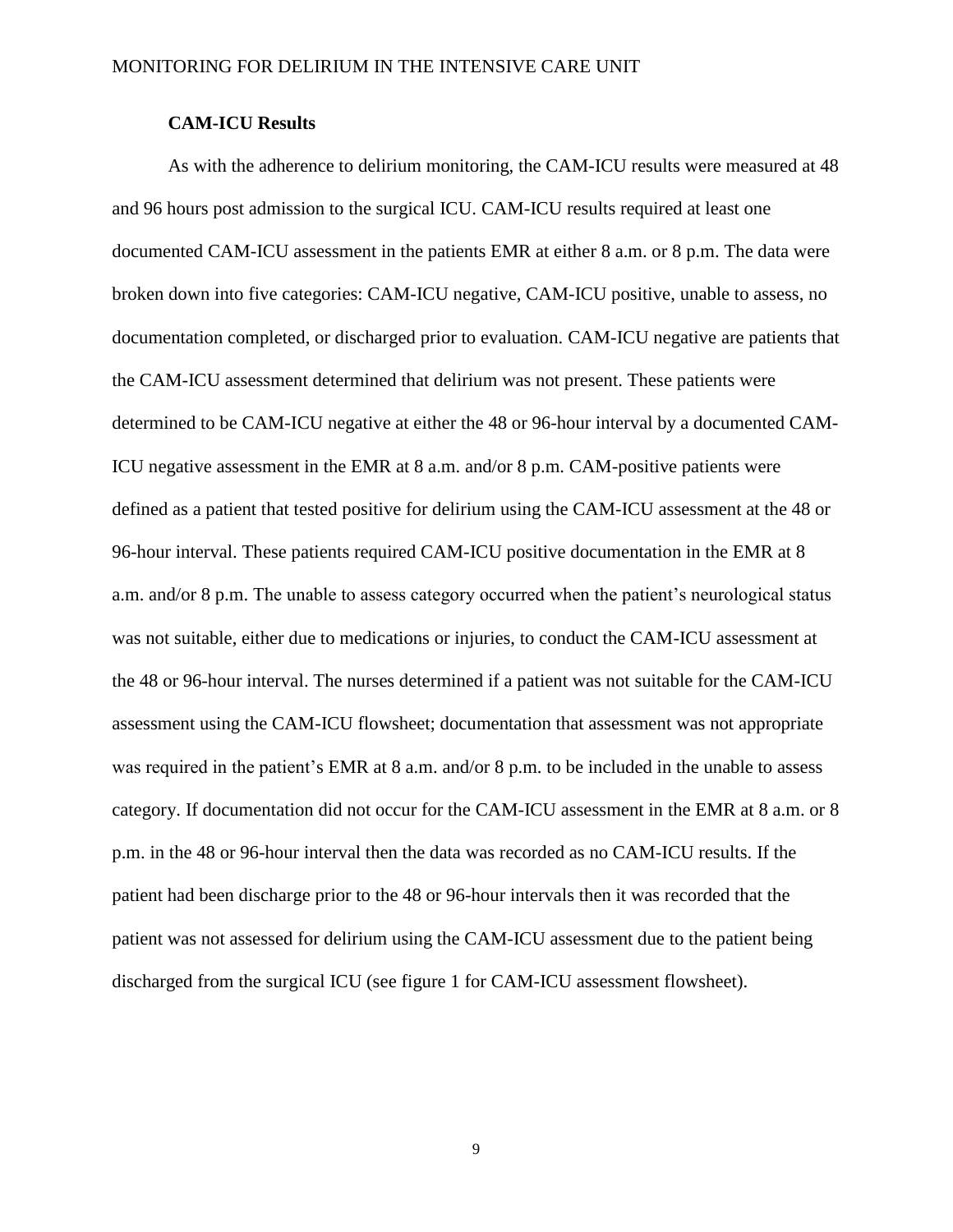#### **Administration of Sedation and/or Analgesic Medications**

Sedative and analgesic medications were specifically reviewed. Pandharipande et al. (2006) had found administering certain types of sedative and/or analgesic medication was associated with the development of delirium. Sedatives are defined as medications that depress central nervous activity, which reduces anxiety and induces sleep in patients. Typical sedative medications used in the ICU patient are classified as benzodiazepines, but others such as general anesthetics (Propofol) or alpha 2 adrenergic agonist (Precedex) can be administrated. Data were collected on any benzodiazepine patients received along with continuous infusions of Propofol or Precedex. Analgesics are defined as medications that provide relief from pain. Opioids, e.g. Morphine, Fentanyl and Dilaudid, are common analgesic administrated to ICU patients. Therefore, data were collected on any of these medications administered during the study. The data collected on all these medications included the type, route of administration, and frequency. Patients that were discharged prior to the 48-hour interval were excluded from this data collection because they had been discharged prior to the initial evaluation time frame for delirium using the CAM-ICU instrument. To determine the frequency of analgesic and/or sedative administration, the data were divided into four post admission time frames: 24, 48, 72, and 96 hours. From this a total number of dosages for analgesic and sedative medications for each time frame were extrapolated from the EMR.

A comparison of the number of analgesic and/or sedative medications administered to CAM-positive patients in relation to the CAM-negative patients was conducted. To compare the data the average number of dosages for CAM-negative and CAM-positive patients at each time frame was determined. Due to certain medications being linked to delirium the percentage of the following medications administered to each group were collected: Fentanyl, Morphine, Versed,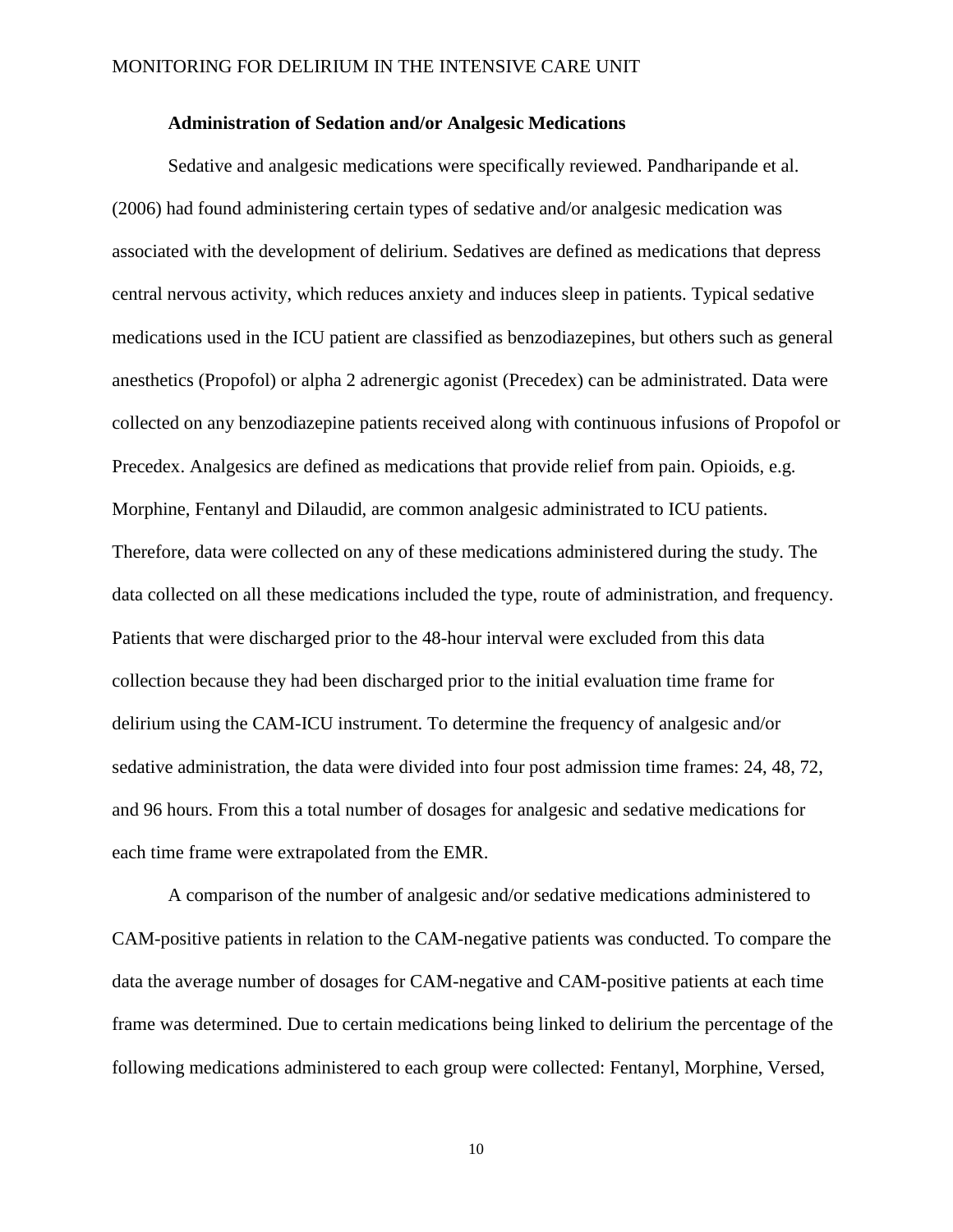Ativan and Propofol (Pandharipande et al., 2006). For the purpose of this comparison CAMpositive patients were defined as a patient that tested positive for delirium at any point during the 96-hour time interval.

#### **Data Analysis**

Descriptive statistics, e.g. measures of central tendency and variability, were used to analyze the data from this study. For adherence to delirium monitoring percentages were determined for the number of patients that met the following categories: documentation occurred twice in the 24-hour period within 48 and 96-hour following admission to the ICU, documentation only once in a 24-hour period, no documentation of delirium assessment, or patient discharged prior to 48 or 96-hour evaluation. CAM-ICU results were measured by the percentages of patients that met each of the following categories: CAM-ICU negative, CAM-ICU positive, unable to assess, no documentation completed, or discharged prior to evaluation. Administration of sedation and/or analgesic medications were measured using percentage, mean and standard deviation.

#### **Results**

### **Sample Characteristics**

A total of 76 patient EMRs were reviewed. The mean age of the patients in this study was 53.2 years old with males representing 56.6% (n=43) and females equaling 43.4% (n=33) of the total sample. The racial breakdown of the study was: 79% Caucasian (n=60), 15.8% African American (n=12), and 5.2% Other (n=4). The majority of patients (60.5%) on the surgical ICU were admitted to the trauma service. The next most frequent admitting service was the medical ICU (15.8%) and the neurosurgery service (11.8%) (see table 1 for the demographics of the sample).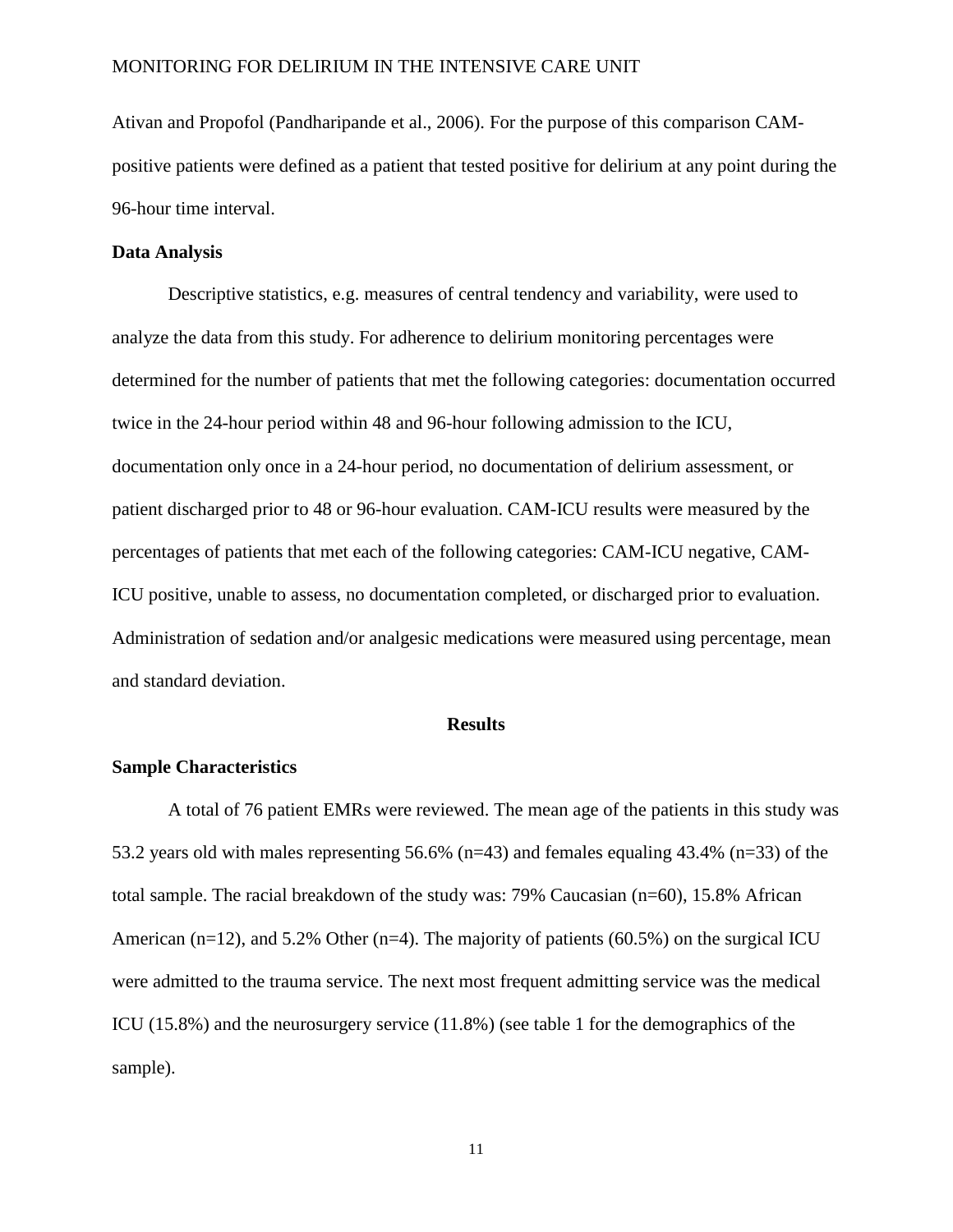### **Adherence to Delirium Monitoring**

Twenty-one (27.6%) of the 76 patients had been discharged from the surgical ICU prior to the 48-hour evaluation. Therefore, 55 patients remained on the surgical ICU at the 48-hour evaluation. Thirty-two (58.1%) of those patients had the CAM-ICU assessment completed twice in the 48-hour period following admission. At the 96-hour evaluation, 28 (51%) had been discharged from the surgical ICU, leaving 27 patients appropriate for data review. Of those, 22 (81.4%) patients had the CAM-ICU assessment completed twice during the 96-hour evaluation (see table 2 for adherence to delirium monitoring).

### **CAM-ICU Results**

At the 48-hour evaluation, 55 of the original 76 patients were still admitted to the surgical ICU. Of those patients, 36 (65.5%) were determined to be CAM-ICU negative, while five (9%) patients tested positive for delirium using the assessment tool. When the data were reviewed for the 96-hour evaluation a total of 27 patients remained on the surgical ICU with 16 (59.2%) patients being CAM-ICU negative. In addition, one (3.7%) patient was found to be CAM-ICU positive at the 96-hour evaluation (see table 3 for CAM-ICU results).

Of the five patients who tested positive for delirium 48 hours post admission, one of those patients tested positive again at the 96 hour interval. Of the other four CAM-positive patients, one expired on the unit, two were determined to be CAM-ICU negative at the 96-hour evaluation, and one was discharged prior to the 96 hour interval. The demographics of these CAM-positive patients were: three female, two male, all Caucasian, two admitted to the trauma service, two to the medical ICU, and one to neurosurgery.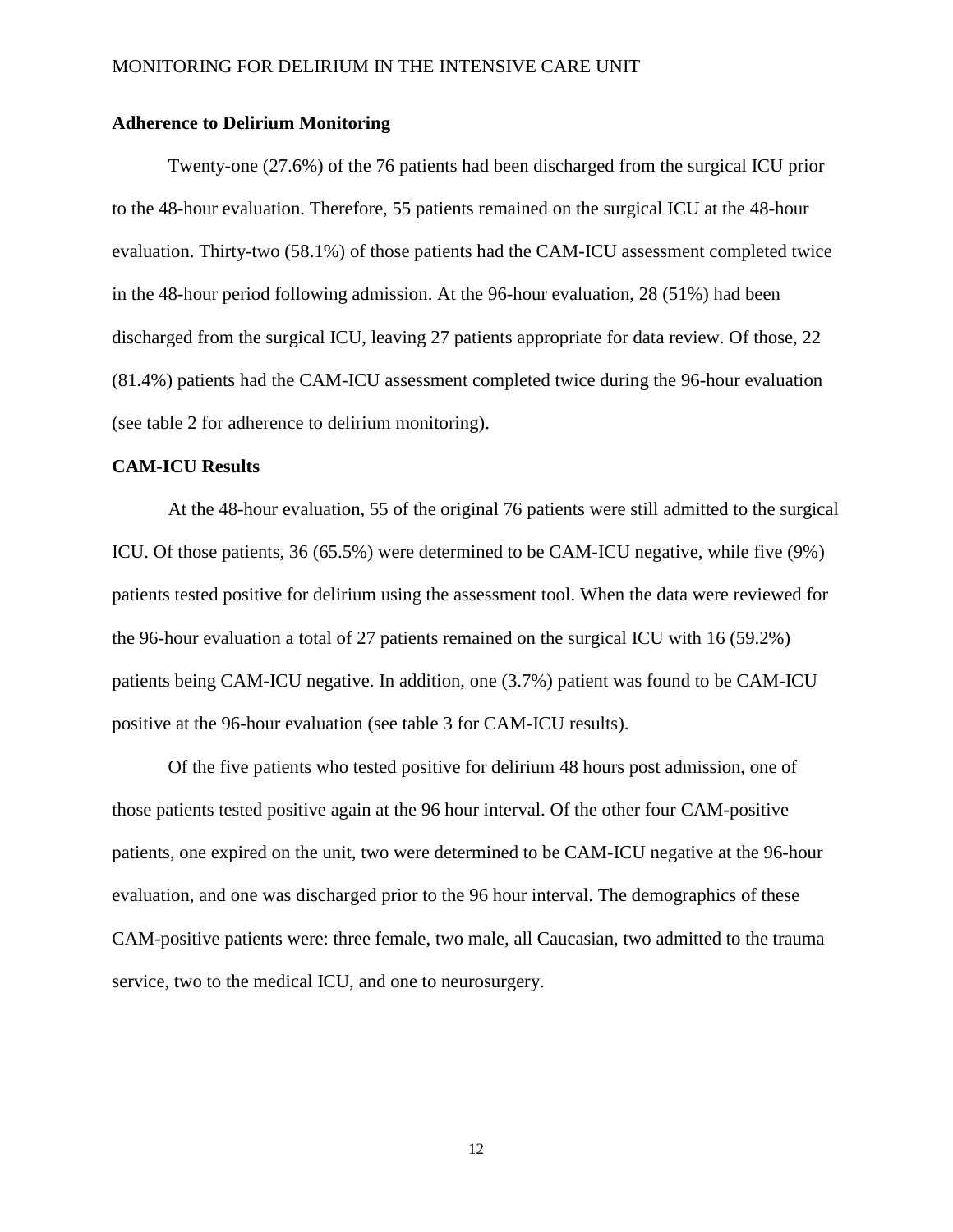#### **Administration of Sedation and/or Analgesic Medications**

Twenty-one (27.6%) of the 76 patients had been discharged from the surgical ICU prior to the 48-hour evaluation. Therefore, 55 patients remained on the surgical ICU at the 48-hour evaluation. Six (10.9%) of the patients received no sedation or analgesic medication during the time intervals examined and 49 (89%) patients received some type of sedative or analgesic medication. The most common analgesics were intravenous Dilaudid and Morphine; both were equally administered to 20 (36.3%) patients. Norco represented the most common oral analgesic medication, being given to eighteen (32.7%) patients. Sedative medications were less frequently administered when compared with analgesics, 16 (13.8%) versus 100 (86.2%) respectively. Versed intravenous push was the most common sedative, with six (13.6%) patients receiving a dose during the time interval. A total of 19 (34.5%) patients received a continuous infusion of either an analgesic or sedative medication. The two most common continuous infusions administrated were the analgesic Fentanyl to ten (18.2%) of the patients and the sedative Versed to five (9%) of the patients. Excluding the continuous infusions, the majority medications (84.6%) were prescribed as PRN doses giving the nurse the ability to choose the type and number of times the medications were administrated. Of the total number of patients only 14 (25.5%) received a scheduled dose of an analgesic, no scheduled intravenous push or oral sedatives were administered (see table 4 for a detailed breakdown of the types of medication administered).

Overall, more dosages of analgesic medications were administered than sedative medications, 579 dosages (83.5 %) versus 114 dosages (16.5%). For analgesics, the time frame with the highest number of dosages was the 48-hour interval, with 173 (29.9%) dosages being administered. The amount of analgesics administered decreased after the 48-hour interval.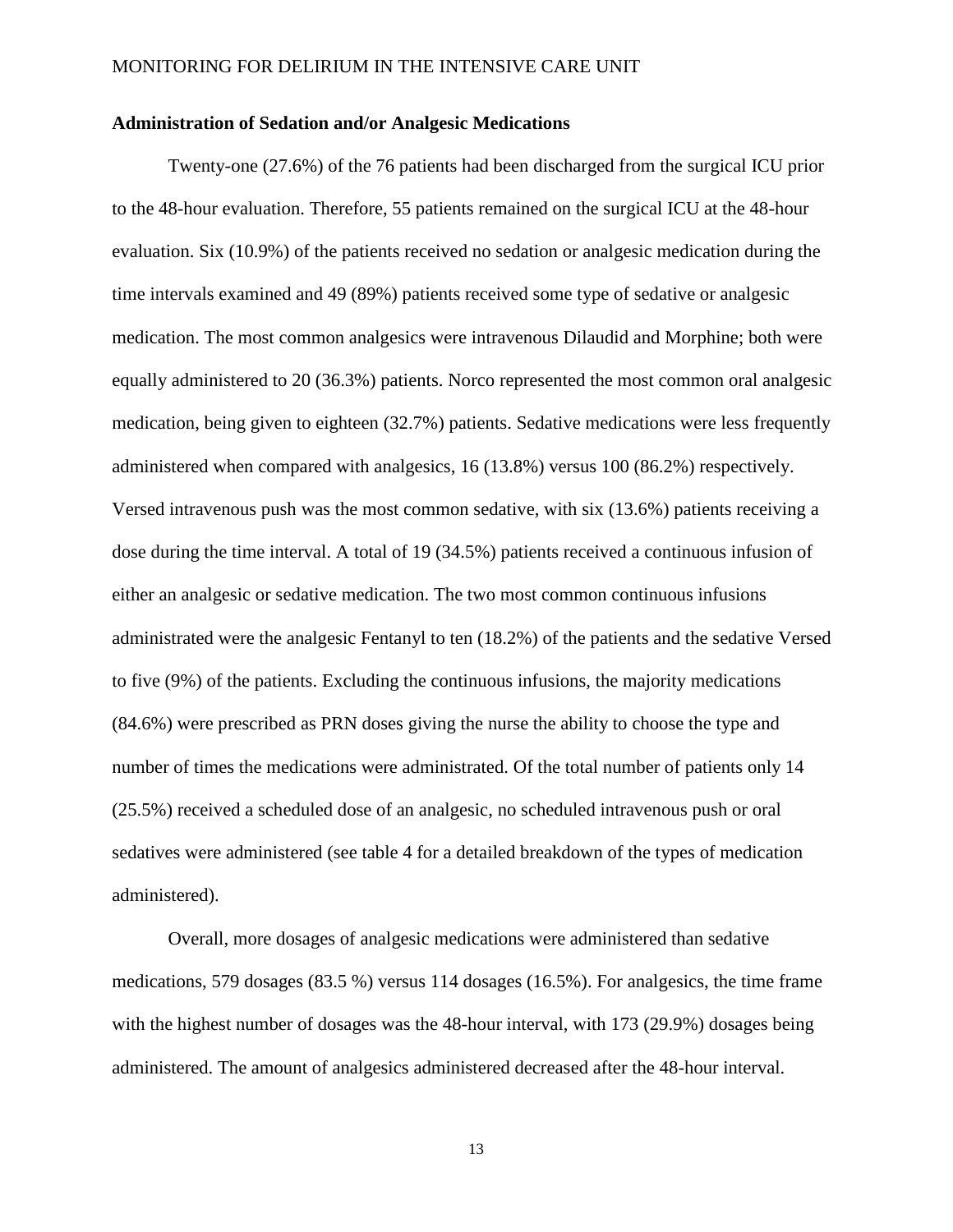Sedative medications were administered the most during the 48-hour period, with 36 (31.6%) dosages given (see figure 2 for a graph of total number of dosages overtime).

#### **CAM-Negative versus CAM-Positive Patients**

In this study 36 (65.5%) patients were determined to be CAM-ICU negative, while five (9%) patients tested positive for delirium at the 48-hour evaluation using the assessment tool. The results for CAM-negative patients were consistent with the findings described in the previous section. The 48-hour time interval had the highest average number of dosages for analgesic medications at 2.3 (29.4%). The average number of dosages decrease after the 48-hour time interval. With regards to sedative medications and CAM-negative patients the highest average number of dosages, 1.9 (30.2%), occurred at the 48-hour interval. Sedative medication usage for this group remained comparatively low and consistent through the 96-hour time frame. In terms of specific medications that are linked to delirium development, 25% of CAM-negative patients received Fentanyl, 23.6% Morphine, 13.9% Versed, 5.6% Ativan and 8.3% Propofol (see figure 3 for the comparison of analgesic medications: CAM-positive vs. CAM-negative).

CAM-positive patients' results differed from CAM-negative patients. Their analgesic medications usage increased progressively, peaking at the 72-hour interval with the average dose at 3.6 (32.1%). The use of sedative medications peaked at the 24-hour interval then had a decreased at the 48-hour time frame; after which sedative medication usage rose steadily from the 48 through 96-hour interval. In terms of specific medications that are linked to delirium development, 20% of CAM-positive patients received Fentanyl, 100% Morphine, 40% Versed, 20% Ativan and 0% Propofol (see figure 4 for the comparison of sedative medications: CAMpositive vs. CAM-negative).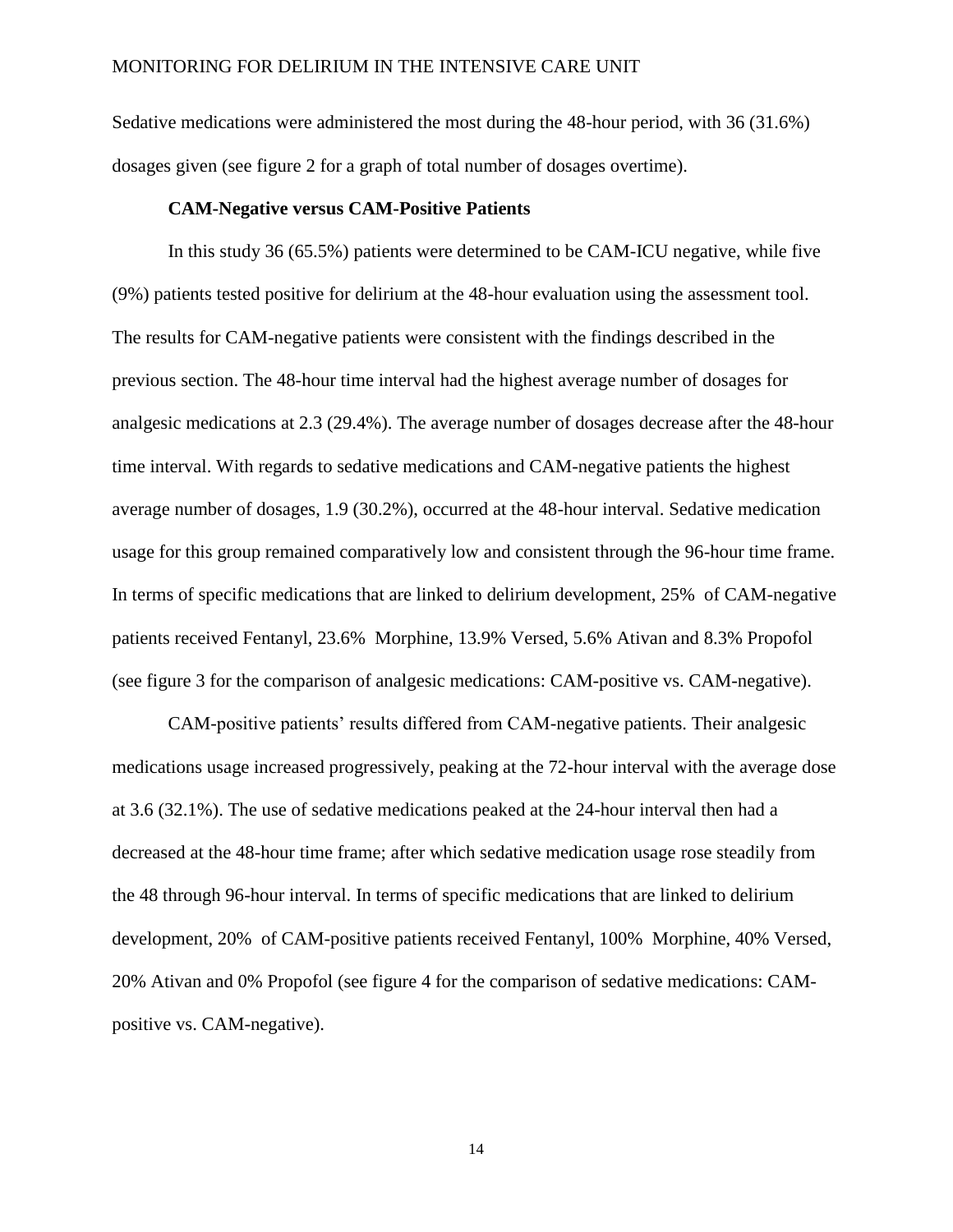#### **Discussion**

The purpose of this study was to implement the evidence-based practice of routine delirium monitoring in the surgical ICU. Current guidelines recommend delirium monitoring at least once a shift (every twelve hours) for ICU patients using a valid standardized tool (Barr et al., 2013; Pandharipande et al., 2005). The surgical ICU at the University of Louisville Hospital was chosen to conduct this study because currently this hospital does not monitor patients for delirium. It was determined that delirium assessment would occur at 8 a.m. and 8 p.m. for every patient admitted to the surgical ICU using the CAM-ICU tool. Overall adherence to once a shift delirium monitoring occurred 58.1% of the time at the 48-hour interval and 81.4% of the time for the 96-hour interval. CAM-negative patients represented 65.5% and 59.2% of the patients at 48 and 96 hour intervals respectively. While CAM-positive patients made up only 9% of the patients in the 48-hour interval and 3.7% in the 96-hour interval. Lastly, CAM-positive patients received a higher number of sedatives when compared to CAM-negative patients.

#### **Delirium Monitoring**

A key factor to the improvement of delirium management and improvement in patient outcomes is adherence to routine delirium monitoring of ICU patients for delirium (Pandharipande et al., 2005). This study measured adherence to delirium monitoring and found that, especially at the 48-hour interval, it was lacking at only 58.1%. This finding did not differ from another study that looked at adherence to routine delirium monitoring. Devlin et al. (2008) found that less than half of the ICU nurses surveyed perform regular delirium assessment even though their hospital protocol expressly included routine delirium monitoring. A specific factor that could explain why adherence was not higher during this study is because this ICU is critically short staffed. This ICU must rely on staff from other ICUs and the critical care float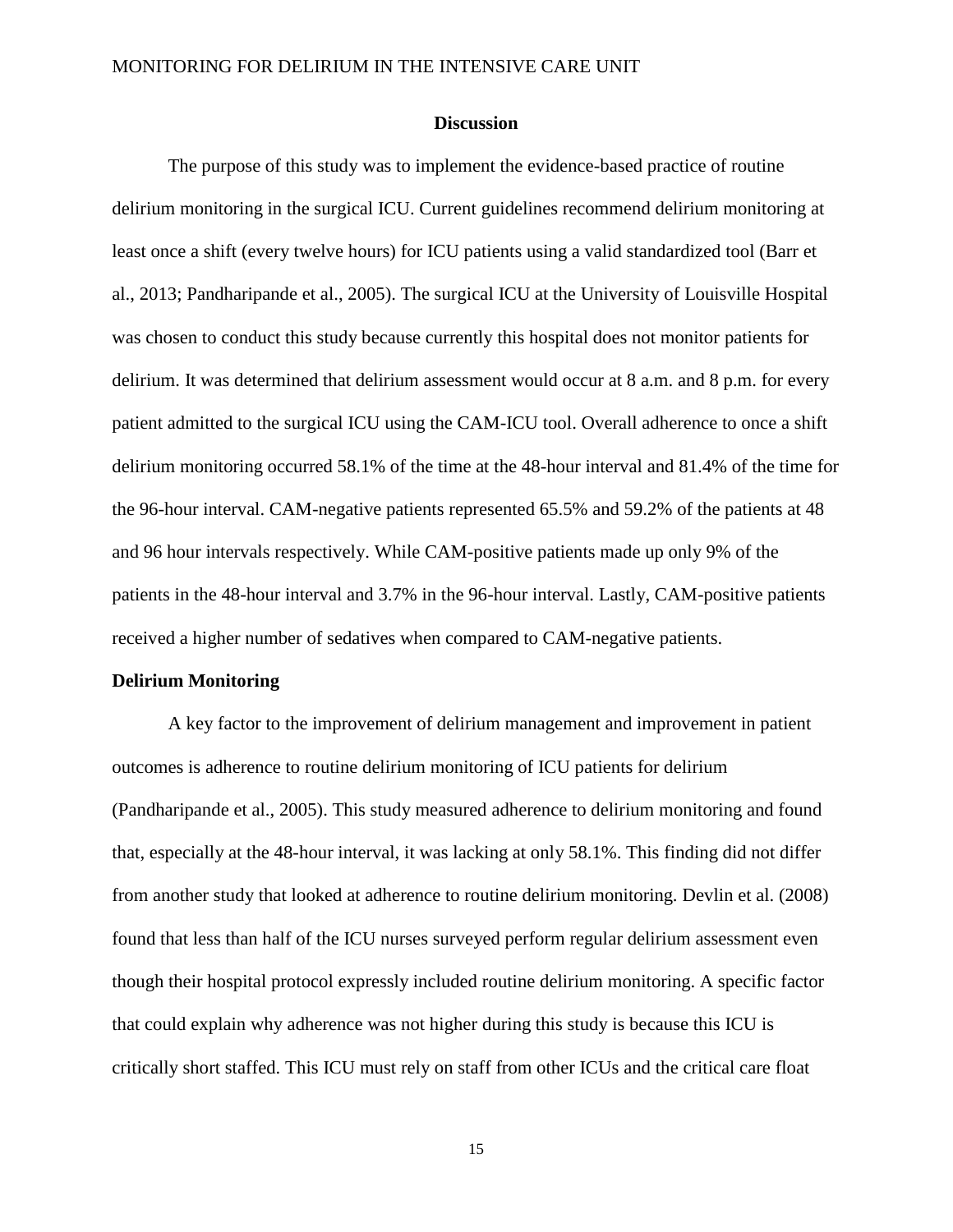pool to have an adequate number of staff during a shift. It was not feasible to provide these nonregular staff members with education on how and when to conduct the CAM-ICU assessment. Therefore, these nurses could have skewed the results for adherence to delirium monitoring. This failure to assess for delirium could have also altered the incidence of delirium in this study. Roughly 40% of the patients at the 48-hour interval failed to have a delirium assessment completed.

### **Incidence of Delirium**

The incidence of delirium in this study was found to be low (9%), while current research shows delirium to be much more prevalent, up to 80%, among ICU patients (Pandharipande et al., 2005). Certain risk factors have been "positively and significantly associated with the development of delirium in the ICU: preexisting dementia; history of hypertension and/or alcoholism; and a high severity of illness" (Barr et al., 2013, p. 286). One of these risk factors that could have been lower in the patients in the study was the acuity of the illness of these patients. The severity of illness can be measured using the APACHE II. However, the admitting services currently do not document the severity of illness using a scoring system, so no data was able to be compiled. A comparison of this data would have led to a greater understanding if these patients were at a lower risk for delirium than other ICU patients thus possibility explaining the low incidence of delirium found.

Previous studies have shown that age is also a risk factor for the development of delirium but the patients of this study were relativity young, with a mean age of 53.2 (Pandharipande et al., 2006; Barr et al., 2013). Truman and Ely (2003) identified that with regards to age, over seventy, place a patient at risk for the development of delirium. The younger age of this study's population could have decreased their risk factor for the development of delirium and thus the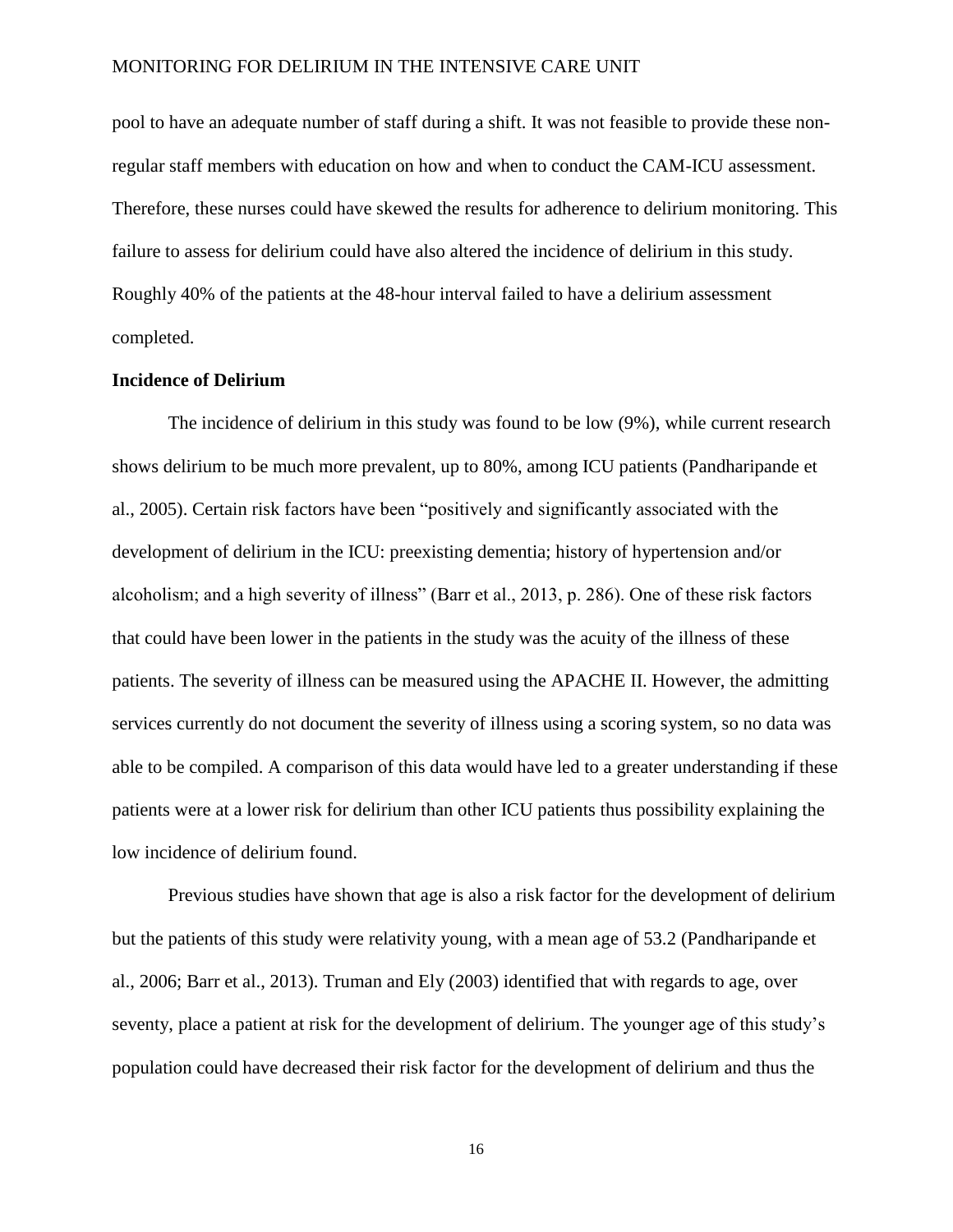incidence of delirium in this study. When this relative young age was combined with the possible decreased severity of illness, an overall decrease in risk for delirium could have existed among these patients. These decreased risks could explain why this study had a lower prevalence of delirium when compared with previous studies.

### **Sedatives/Analgesic and CAM-Positive Patients**

Overall, the CAM-positive patients received a higher average number of dosages of both analgesic and sedative medications when compared with the CAM-negative patients (see figure 3 for the comparison of analgesic medications: CAM-positive vs. CAM-negative and Figure 4 for the comparison of sedative medications: CAM-positive vs. CAM-negative). Due to the small sample size of CAM-positive patients a statistical inference could not be determined. However, this finding was consistent with previous studies that found a statistical significant association between sedative medications usage and an increased incidence of delirium (Barr et al., 2013; Pandharipande et al., 2006). The increased analgesic mediations usage in delirium positive patients was also consistent with previous studies, which found a correlation between those medications and delirium (Barr et al., 2013; Pandharipande et al., 2006). Also noted within this study was the under use of Precedex as an alternative to continuous benzodiazepine infusions, 1.8% versus 9% respectively. According to the current guidelines, Precedex is recommended over the use of benzodiazepines in patients not suffering for alcohol withdrawal to decrease the incidence of delirium in ICU patients (Barr et al., 2013).

Sedative and analgesic medications were mostly prescribed as PRN doses. Therefore, the nurses were highly responsible for the amount of medications the patients received during the time intervals. This ability of the nurse to influence the type and amount of medications given to a patient could have implications in terms of the development of delirium. This study did not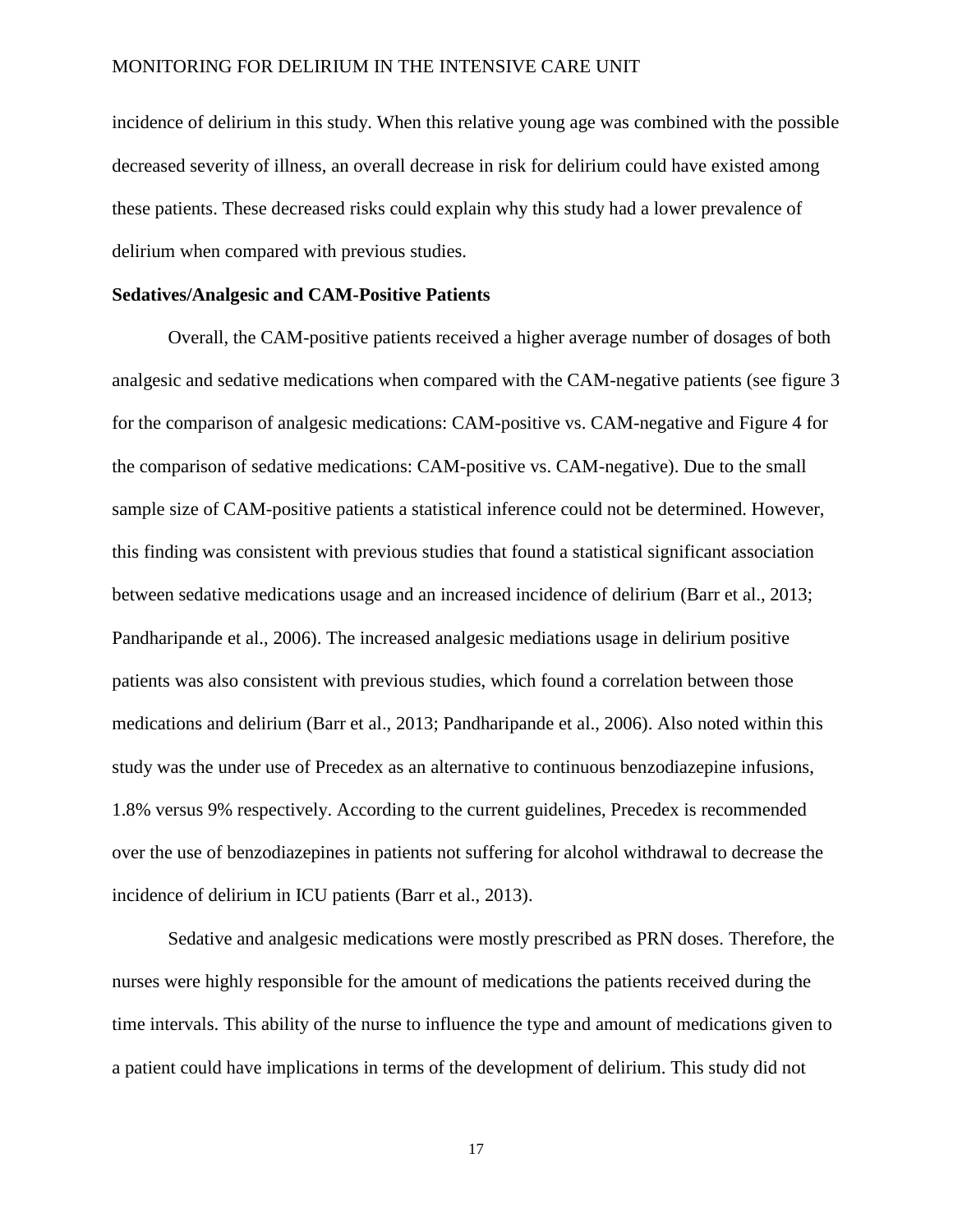evaluate the surgical ICU nurses knowledge of delirium. However, a high possibility exists that these nurses did not have an evidence-based understanding of delirium (recognition of risks and prevention). Currently, staff development on delirium is not provided by the education department at the hospital, nor has there been quality improvement initiatives on evidence-based delirium guidelines. Devlin et al. (2008) found that nurses who do not routinely monitor for delirium lack the following knowledge: "(1) delirium is an underdiagnosed problem in the ICU, (2) patients with delirium are often hypoactive, (3) nondrug therapy should be generally considered before antipsychotic therapy, and (4) delirium is often associated with fluctuating signs and symptoms" (p. 563). This lack of knowledge could lead to failure to identify delirium, especially hypoactive delirium; the over administering of medications known to increase risk of and underuse of non-pharmacological interventions to prevent/treat delirium in ICU patients.

#### **Limitations**

Several limitations existed in this study. Generalization of the results from this study cannot be made because this study was a single-center study. The data were obtained from a retrospective chart review, which means the results of the study relied upon the accuracy of the documentation. The accuracy of the data also relied on the ability of the surgical ICU nurses to conduct the CAM-ICU assessment appropriately and adhere to evidence-based protocols. The acuity of the patients in the study could not be compared because the providers do not document the APACHE II score in their progress notes or in the history and physical. Data from all patients that met the inclusion/exclusion criteria were included in the study, but the sample size was small. Statistical inferences about the data could not be made as a result of the small sample size of CAM-positive patients.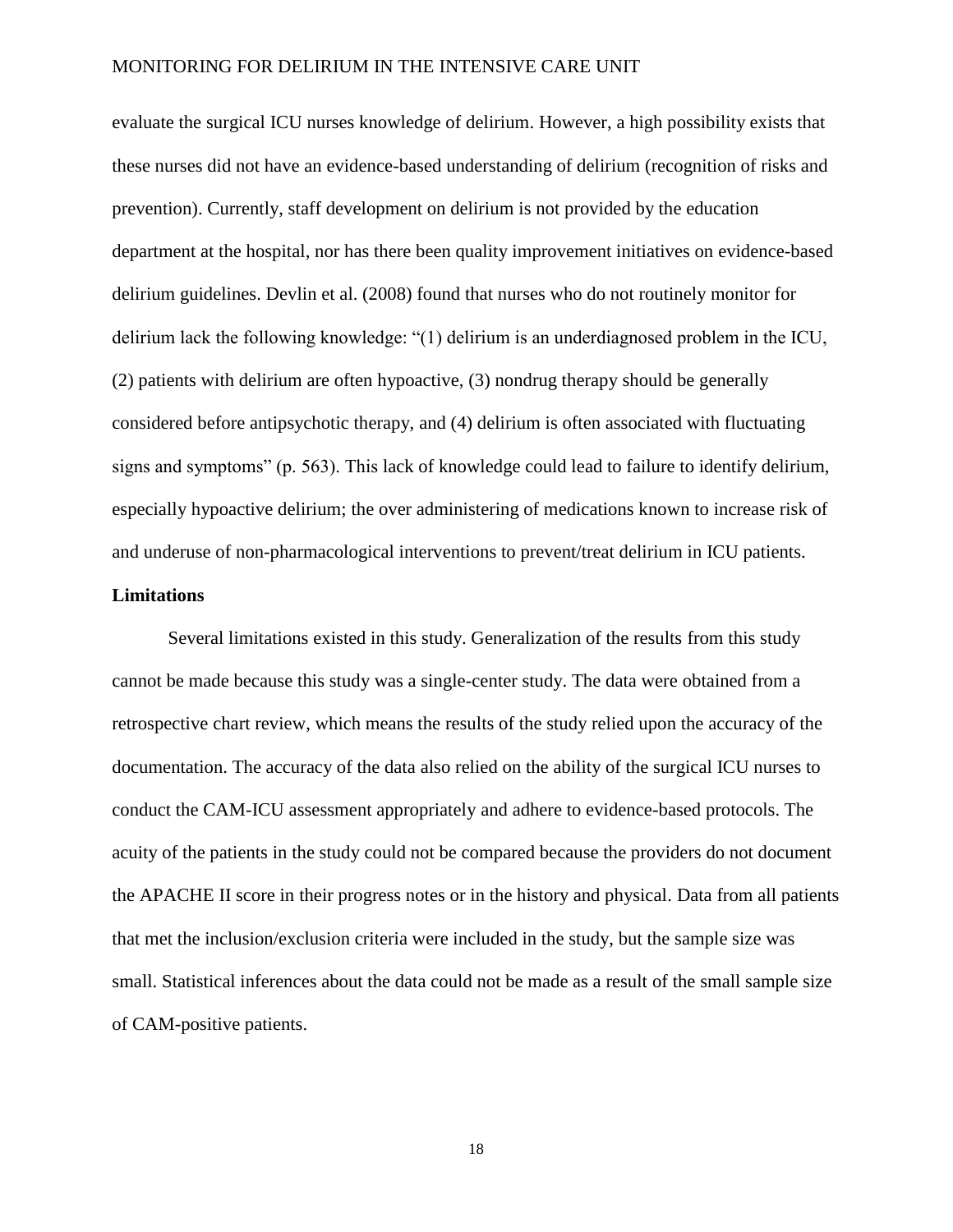#### **Recommendations**

### **Implications for Practice**

An important implication for practice would be to develop a delirium protocol that included identification of high risk patients, e.g. "preexisting dementia, history of hypertension and/or alcoholism and a high severity of illness", routine monitoring with the CAM-ICU tool once a shift, notification of provider of CAM-ICU positive patients, and preventive measures (Barr et al., 2013, p.286). Preventive measures would be early mobilization of patients, daily sedation vacations, avoid administering continuous infusions of benzodiazepines and instead use Precedex (with the exception of patients withdrawing from alcohol), and promotion of sleep wake cycle (Barr et al., 2013). Provider notification is important because then "clinicians will be able to address reversible causes of delirium and avoid initiating treatments for agitation known to worsen delirium, e.g. benzodiazepines" (Devlin, Brummel, & Al-Qadheeb, 2012, p. 386). Even though this study specifically focused on the ICU, any patients within the hospital can experience delirium; estimating to occur in 60% of non-ICU patients when they have three or more risk factors (Truman & Ely, 2003). Therefore, it would be important to include all patients in the hospital in the delirium protocol. Implementing delirium monitoring for all patients could lead to an improvement in identification and treatment of delirium.

Prior to this study the majority of the nurses had never used the CAM-ICU assessment tool, with the expectations of the travel nurses that had monitored for delirium at other facilities. Even though education was provided on how to use the tool appropriately, the likelihood that some nurses did not accurately assess patients is a concern. Therefore, a practice implications would be to provide all nurses with extensive education on how to perform the CAM-ICU assessment. A study found that the best implementation of the CAM-ICU assessment resulted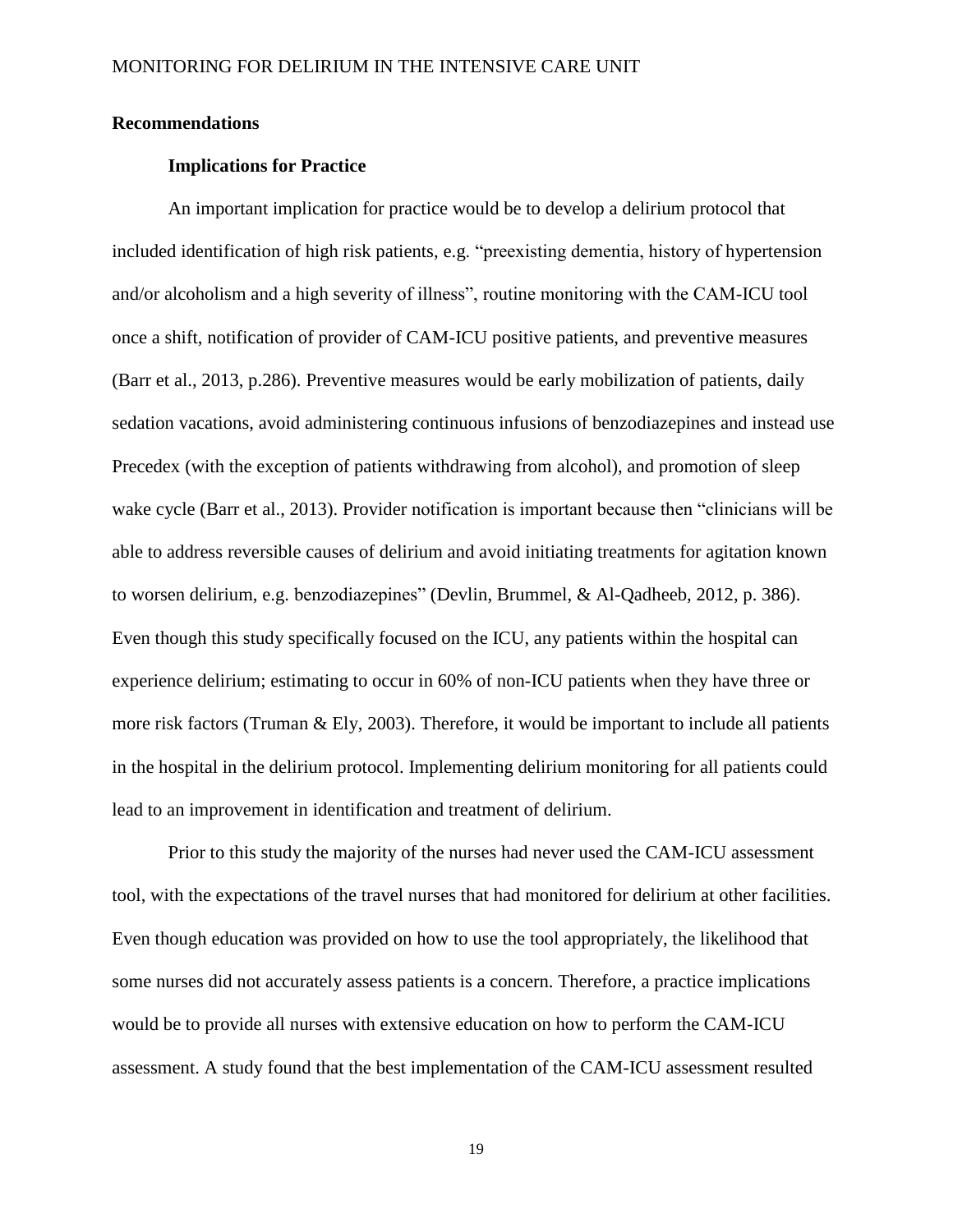after extensive education was provided, as well as frequent reminders for the staff to evaluate each patient for delirium and consistent evaluations on the ability of the nurses to implement the tool (Devlin et al., 2012). This can be accomplished by having the nursing education department adapt the CAM-ICU assessment education into their new hire nursing education class and requiring current staff to attend an educational presentation during yearly competencies.

Along with the education on the CAM-ICU assessment the nurses need to be provided with evidence-based education on delirium (Gusmao-Flores et al., 2012). Delirium needs to be understood in terms of an acute cognitive dysfunction of the brain and should be given as high of a priority as any other organ dysfunction, e.g. heart, kidney, or liver (Pandharipande et al., 2005)**.**  A lack of knowledge about risk factors associated with delirium, among nurses, can further increase its incidence among patients (Arend & Christensen, 2009; Pandharipande et al., 2005). For example, in this study the nurses continued to administer medications known to exacerbate delirium even after patients tested positive for delirium.

#### **Implications for Future Inquiry**

A Future study in the area of delirium needs to be on how to decrease the incidence through non-pharmacologic preventive measures that specifically examine ICU patients that experience delirium. The current research that is available on preventive measures for delirium, with the exception of early mobilization, were conducted on non-ICU patients (Barr et al., 2013). Therefore, these findings may not be transferable to ICU patients experiencing delirium (Barr et al., 2013; Truman & Ely, 2003). Until more studies are conducted on non-pharmacologic prevention measures for delirium in the ICU, evidence-based guidelines are limited.

Future research also needs to focus on evidence-based pharmacological treatment of delirium in the ICU patient. Currently, there is a lack of randomized controlled trials (RCTs) that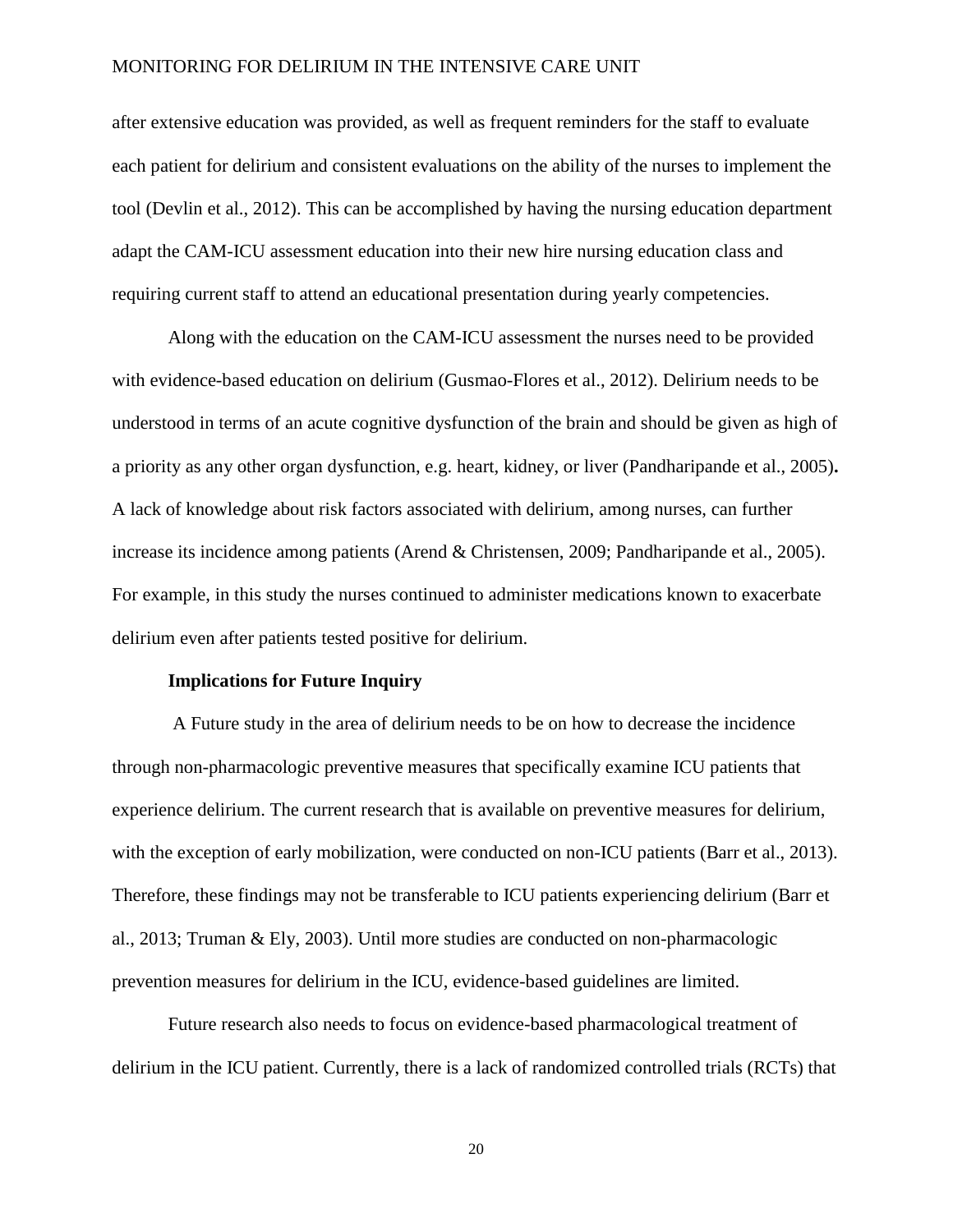show a consistent way to treat delirium among ICU patients (Barr et al., 2013; Devlin & Skrobik, 2011). One small study found that quetiapine, an atypical antipsychotic, may reduce delirium in ICU patients but more studies need to occur to confirm whether this finding is generalizable to all ICU patients that experience delirium (Barr et al., 2013). Therefore, until more research is available evidence-based guidelines for the pharmacological treatment of delirium is extremely limited.

### **Conclusion**

Required routine delirium monitoring should occur per evidence-based practice guidelines. The incidence of delirium in this study was found to be low, at 9%, when compared to previous studies on delirium. No statistically significant conclusions could be drawn from this study. CAM-ICU positive patients received more sedative medications than CAM-negative patients in this study. This finding is consistent with previous studies that linked administration of sedative medications, specifically benzodiazepines, and the development of delirium (Pandharipande et al., 2006; Robinson et al., 2008). The next step beyond this study is to implement a set delirium protocol that will require routine delirium monitoring of patients, institute preventive measures, and limit the use of delirium exacerbating medications. Future studies will need to focus on prevention and treatment by non-pharmacological and pharmacological means, specifically for ICU patients. In conclusion, this single study may have found a low incidence of delirium among these specific ICU patients but many previous studies have determined that the incidence of delirium is much higher.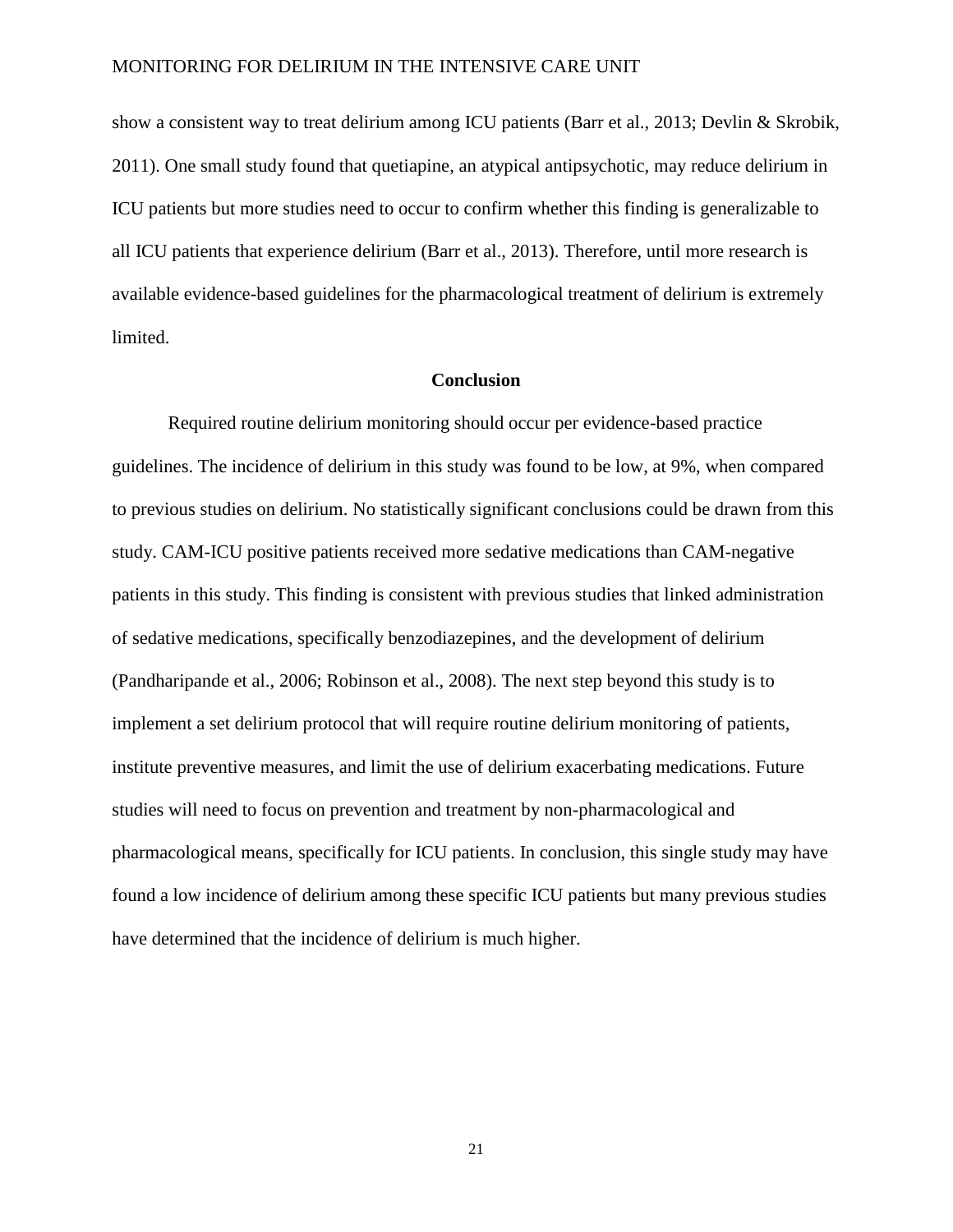#### References

- Angus, D. C., Kelley, M. A., Schmitz, R. J., White, A., & Popovich, J., Jr. (2000). Caring for the critically ill patient. Current and projected workforce requirements for care of the critically ill and patients with pulmonary disease: can we meet the requirements of an aging population? *JAMA, 284*(21), 2762-2770.
- Arend, E., & Christensen, M. (2009). Delirium in the intensive care unit: a review. *Nurs Crit Care, 14*(3), 145-154. doi:10.1111/j.1478-5153.2008.00324.x
- Barr, J., Fraser, G. L., Puntillo, K., Ely, E. W., Gelinas, C., Dasta, J. F., . . . Jaeschke, R. (2013). Clinical practice guidelines for the management of pain, agitation, and delirium in adult patients in the intensive care unit. *Crit Care Med, 41*(1), 263-306. doi:10.1097/CCM.0b013e3182783b72
- Devlin, J. W., Brummel, N. E., & Al-Qadheeb, N. S. (2012). Optimising the recognition of delirium in the intensive care unit. *Best Pract Res Clin Anaesthesiol, 26*(3), 385-393. doi:10.1016/j.bpa.2012.08.002
- Devlin, J. W., Fong, J. J., Howard, E. P., Skrobik, Y., McCoy, N., Yasuda, C., & Marshall, J. (2008). Assessment of delirium in the intensive care unit: nursing practices and perceptions. *Am J Crit Care, 17*(6), 555-565; quiz 566.
- Devlin, J. W., & Skrobik, Y. (2011). Antipsychotics for the prevention and treatment of delirium in the intensive care unit: what is their role? *Harv Rev Psychiatry, 19*(2), 59-67. doi:10.3109/10673229.2011.565247
- Eastwood, G. M., Peck, L., Bellomo, R., Baldwin, I., & Reade, M. C. (2012). A questionnaire survey of critical care nurses' attitudes to delirium assessment before and after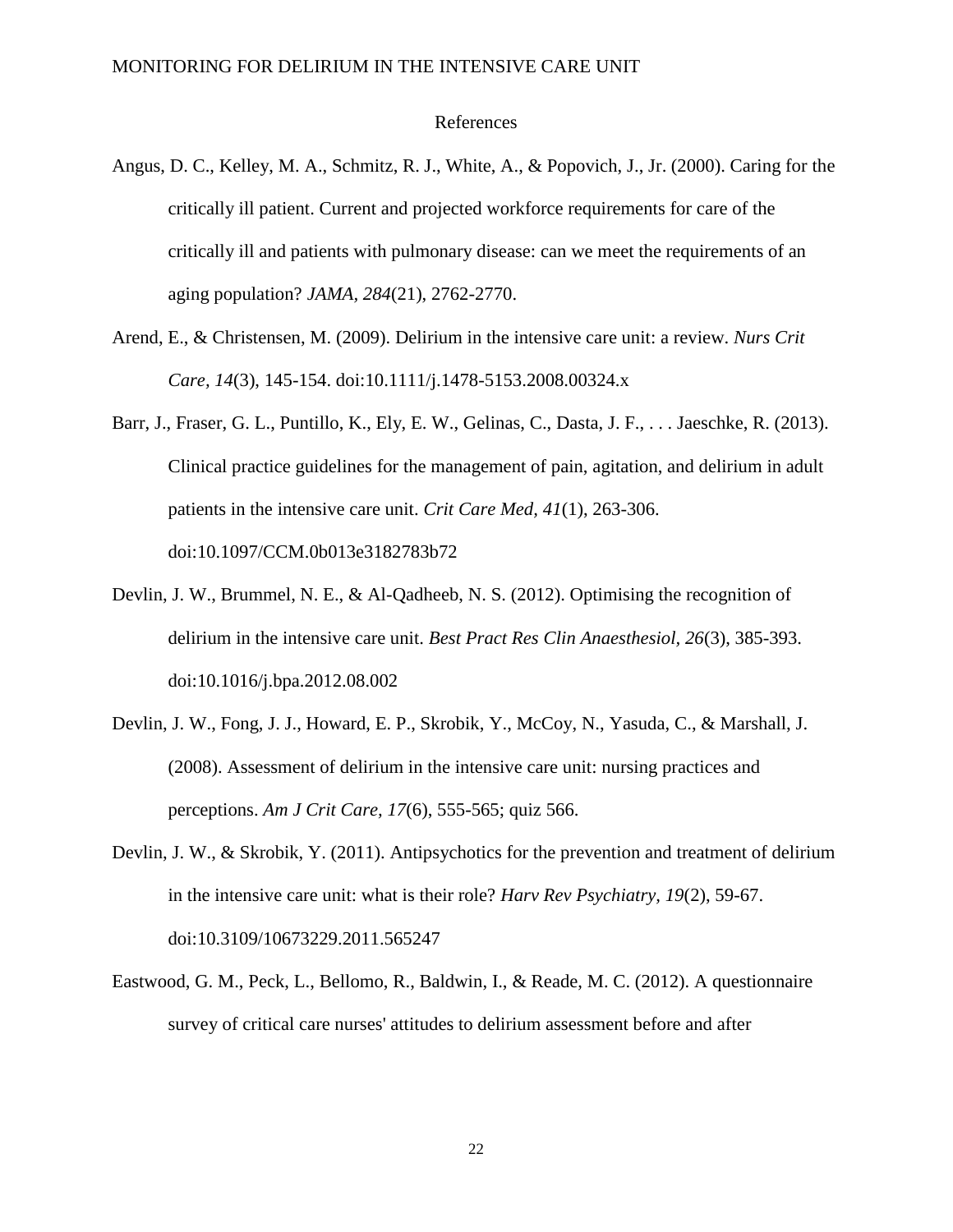introduction of the CAM-ICU. *Aust Crit Care, 25*(3), 162-169.

doi:10.1016/j.aucc.2012.01.005

- Gusmao-Flores, D., Figueira Salluh, J. I., Chalhub, R. T., & Quarantini, L. C. (2012). The confusion assessment method for the intensive care unit (CAM-ICU) and intensive care delirium screening checklist (ICDSC) for the diagnosis of delirium: a systematic review and meta-analysis of clinical studies (Structured abstract). *Critical Care, 16*(4), R115. http://onlinelibrary.wiley.com/o/cochrane/cldare/articles/DARE-12012038019/frame.html Retrieved from http://onlinelibrary.wiley.com/o/cochrane/cldare/articles/DARE-12012038019/frame.html
- Luetz, A., Heymann, A., Radtke, F. M., Chenitir, C., Neuhaus, U., Nachtigall, I., . . . Spies, C. D. (2010). Different assessment tools for intensive care unit delirium: which score to use? *Crit Care Med, 38*(2), 409-418. doi:10.1097/CCM.0b013e3181cabb42
- Olson, T. (2012). Delirium in the intensive care unit: role of the critical care nurse in early detection and treatment. *Dynamics, 23*(4), 32-36.
- Pandharipande, P., Jackson, J., & Ely, E. W. (2005). Delirium: acute cognitive dysfunction in the critically ill. *Curr Opin Crit Care, 11*(4), 360-368.
- Pandharipande, P., Shintani, A., Peterson, J., Pun, B. T., Wilkinson, G. R., Dittus, R. S., . . . Ely, E. W. (2006). Lorazepam is an independent risk factor for transitioning to delirium in intensive care unit patients. *Anesthesiology, 104*(1), 21-26.
- Robinson, B. R., Mueller, E. W., Henson, K., Branson, R. D., Barsoum, S., & Tsuei, B. J. (2008). An analgesia-delirium-sedation protocol for critically ill trauma patients reduces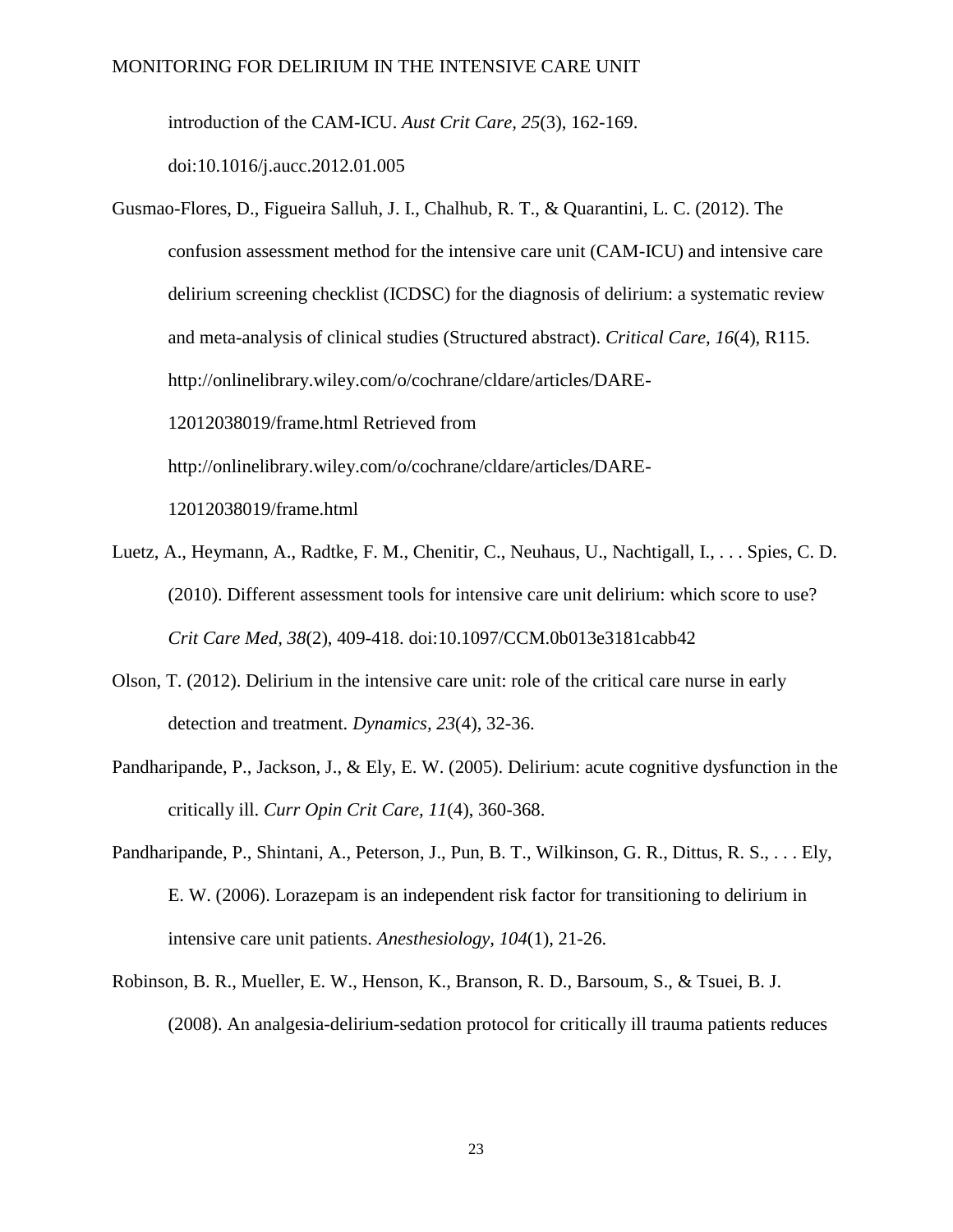ventilator days and hospital length of stay. *J Trauma, 65*(3), 517-526.

doi:10.1097/TA.0b013e318181b8f6

- Truman, B., & Ely, E. W. (2003). Monitoring delirium in critically ill patients. Using the confusion assessment method for the intensive care unit. *Crit Care Nurse, 23*(2), 25-36; quiz 37-28.
- Vincent, J. L., de Mendonca, A., Cantraine, F., Moreno, R., Takala, J., Suter, P. M., . . . Blecher, S. (1998). Use of the SOFA score to assess the incidence of organ dysfunction/failure in intensive care units: results of a multicenter, prospective study. Working group on "sepsis-related problems" of the European Society of Intensive Care Medicine. *Crit Care Med, 26*(11), 1793-1800.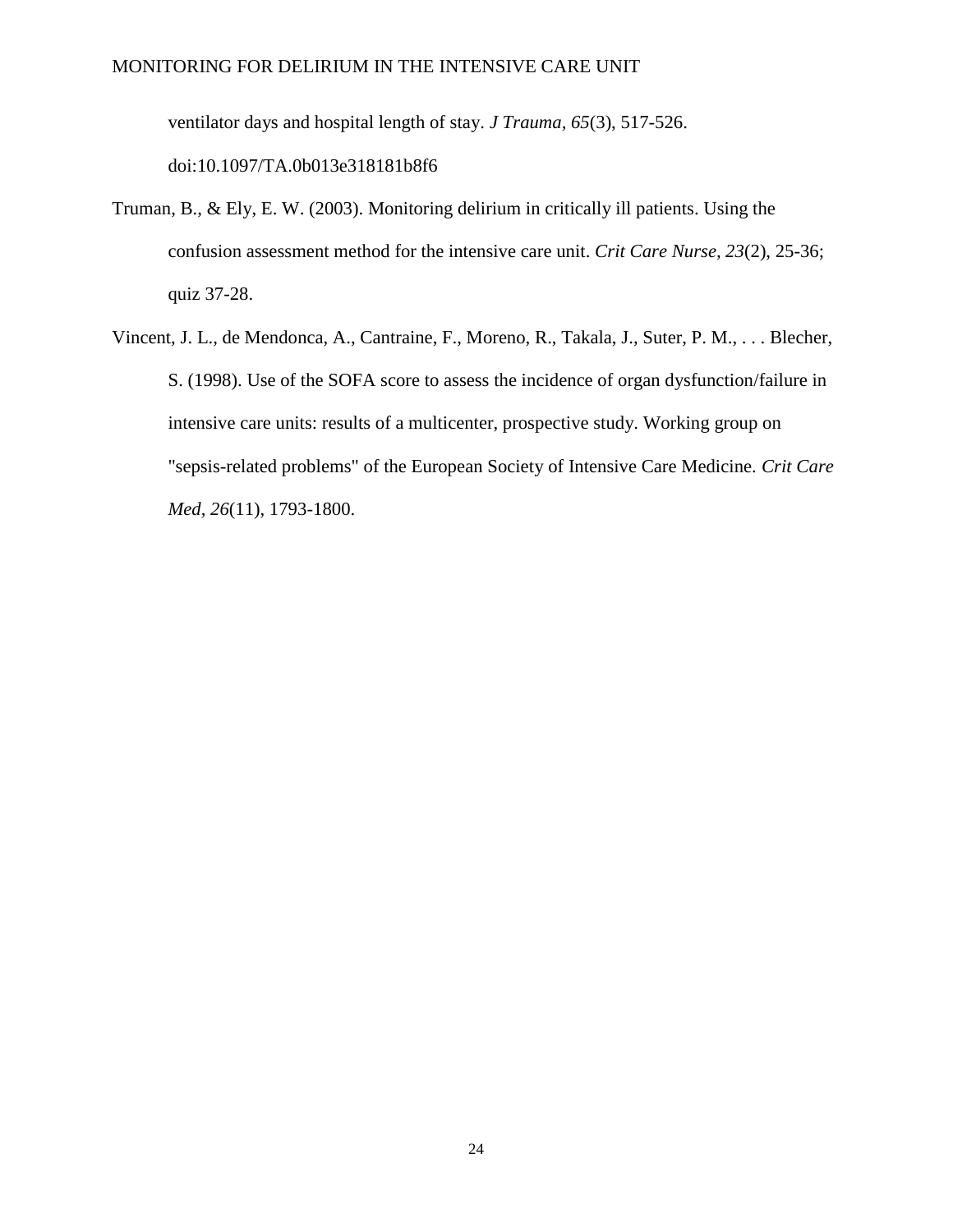# Table 1.

# *Demographics of Sample*

| <b>Demographics of Sample</b> |              |  |
|-------------------------------|--------------|--|
|                               | $(n=76)$     |  |
| Age, years mean               | 53.2         |  |
| <b>Sex</b>                    |              |  |
| <b>Male</b>                   | 43 (56.6%)   |  |
| <b>Female</b>                 | 33 (43.4%)   |  |
| Race                          |              |  |
| Caucasian                     | 60 (79%)     |  |
| <b>African American</b>       | 12 (15.8%)   |  |
| <b>Other</b>                  | $4(5.2\%)$   |  |
| <b>Admitting Service</b>      |              |  |
| <b>Trauma</b>                 | $46(60.5\%)$ |  |
| <b>Medical ICU</b>            | 12 (15.8%)   |  |
| <b>Neurosurgery</b>           | $9(11.8\%)$  |  |
| <b>Other</b>                  | $9(11.8\%)$  |  |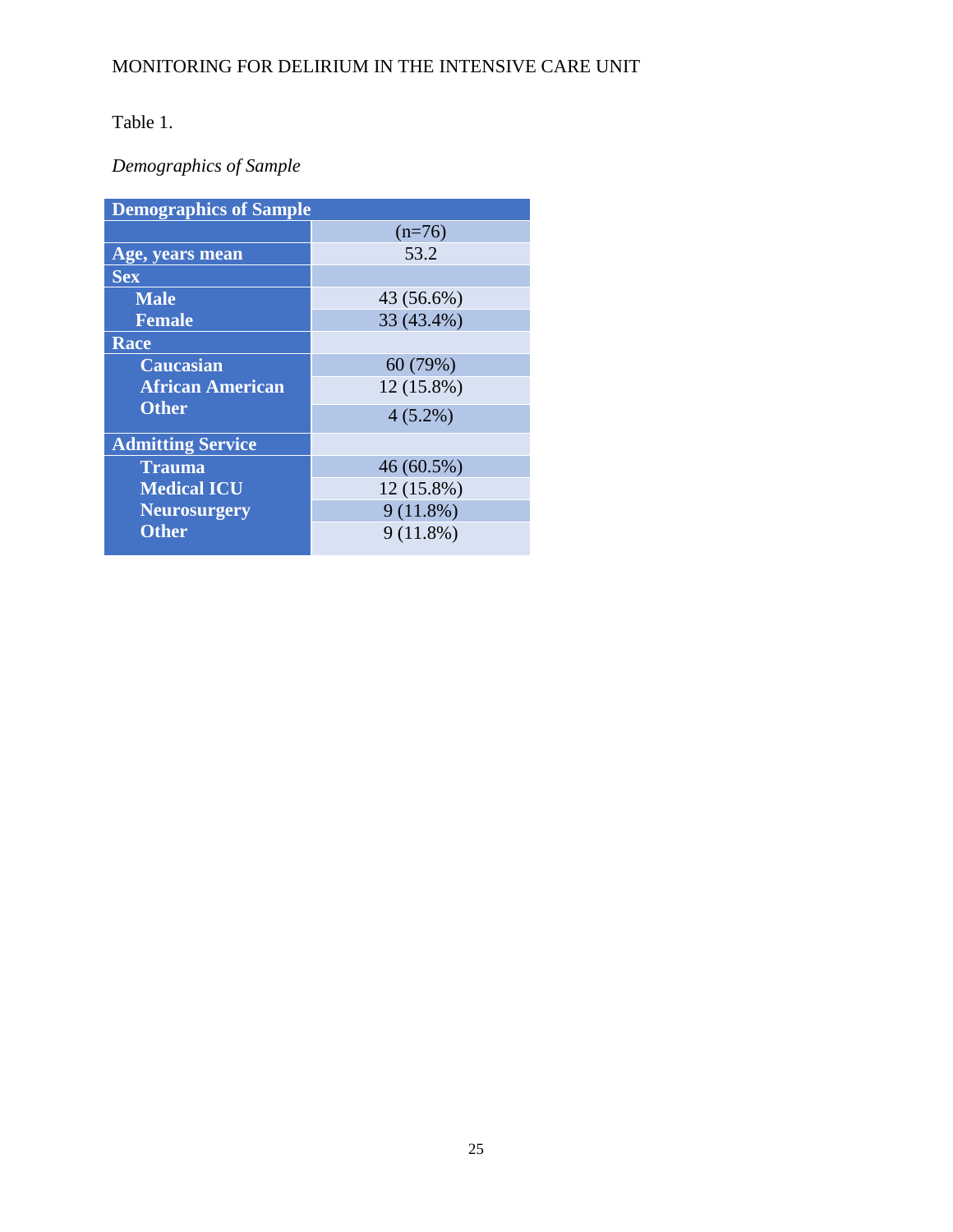# Table 2.

# *Adherence to Delirium Monitoring*

| <b>Adherence to Delirium Monitoring</b> |              |             |
|-----------------------------------------|--------------|-------------|
|                                         | 48 hours     | 96 hours    |
|                                         | $(n=76)$     | $(n=55)$    |
| Discharged from ICU prior to 48 or 96   | 21(27.6%)    | 28 (51%)    |
| hour evaluation                         |              |             |
|                                         | $(n=55)$     | $(n=27)$    |
| <b>Documented at 8am and 8pm</b>        | $32(58.1\%)$ | 22 (81.4%)  |
| <b>Documented only once</b>             | $16(29.1\%)$ | $3(11.1\%)$ |
| Not documented                          | 7(12.7%)     | $2(7.4\%)$  |
|                                         |              |             |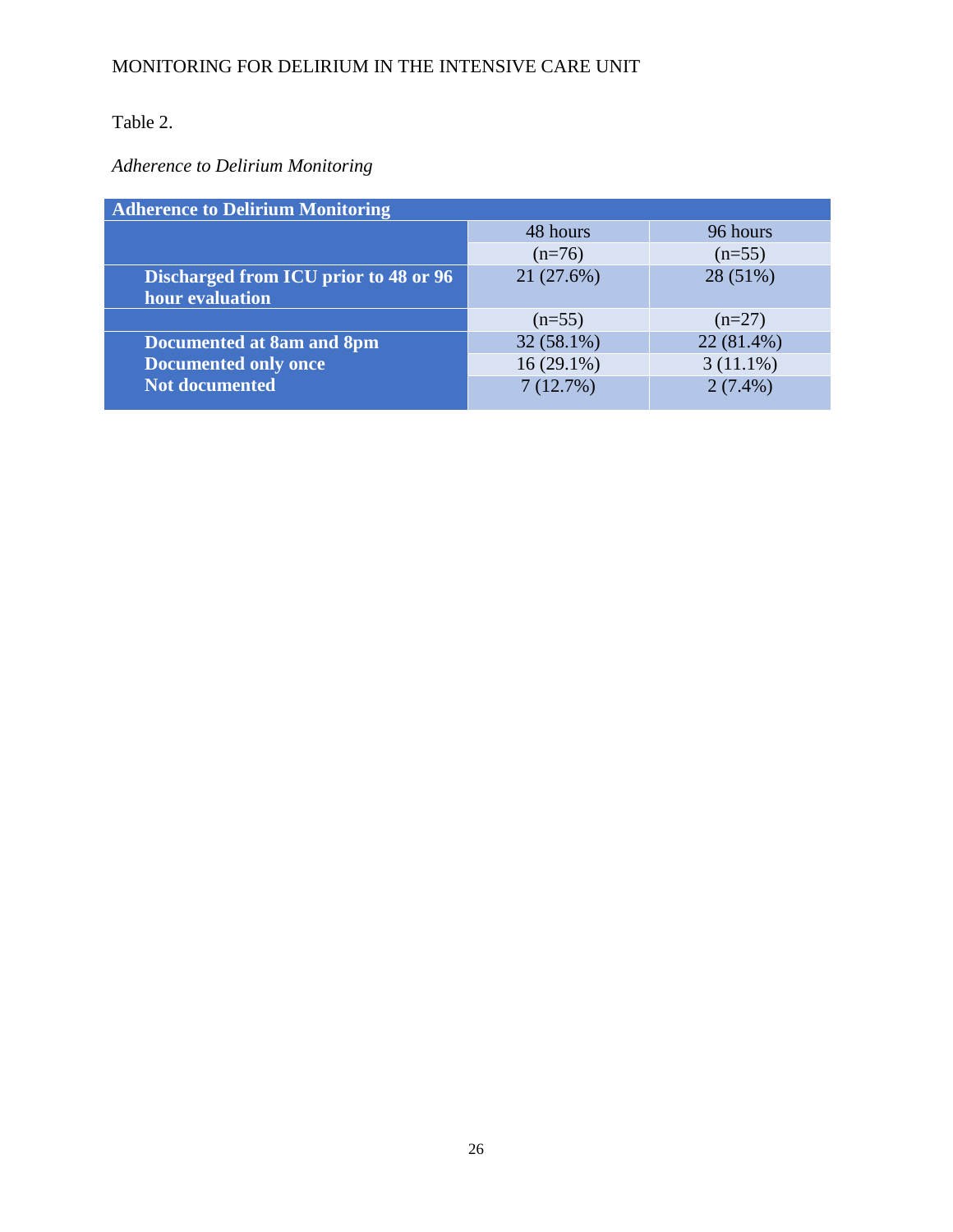# Table 3.

# *CAM-ICU Results*

| <b>CAM-ICU Results</b>                   |                                     |                                     |  |
|------------------------------------------|-------------------------------------|-------------------------------------|--|
|                                          | 48 hours post admission<br>$(n=76)$ | 96 hours post admission<br>$(n=55)$ |  |
| <b>Discharged prior to</b><br>evaluation | 21 (27.6%)                          | 28 (51%)                            |  |
|                                          | $(n=55)$                            | $(n=27)$                            |  |
| Negative                                 | $36(65.5\%)$                        | $16(59.2\%)$                        |  |
| <b>Positive</b>                          | 5(9%)                               | $1(3.7\%)$                          |  |

*Note.* Two groups excluded from this table were: unable to assess (10.9% at 24-hours and 29.6% at 96-hours) and no documentation completed (14.5% at 24-hours and 7.4% at 96-hours).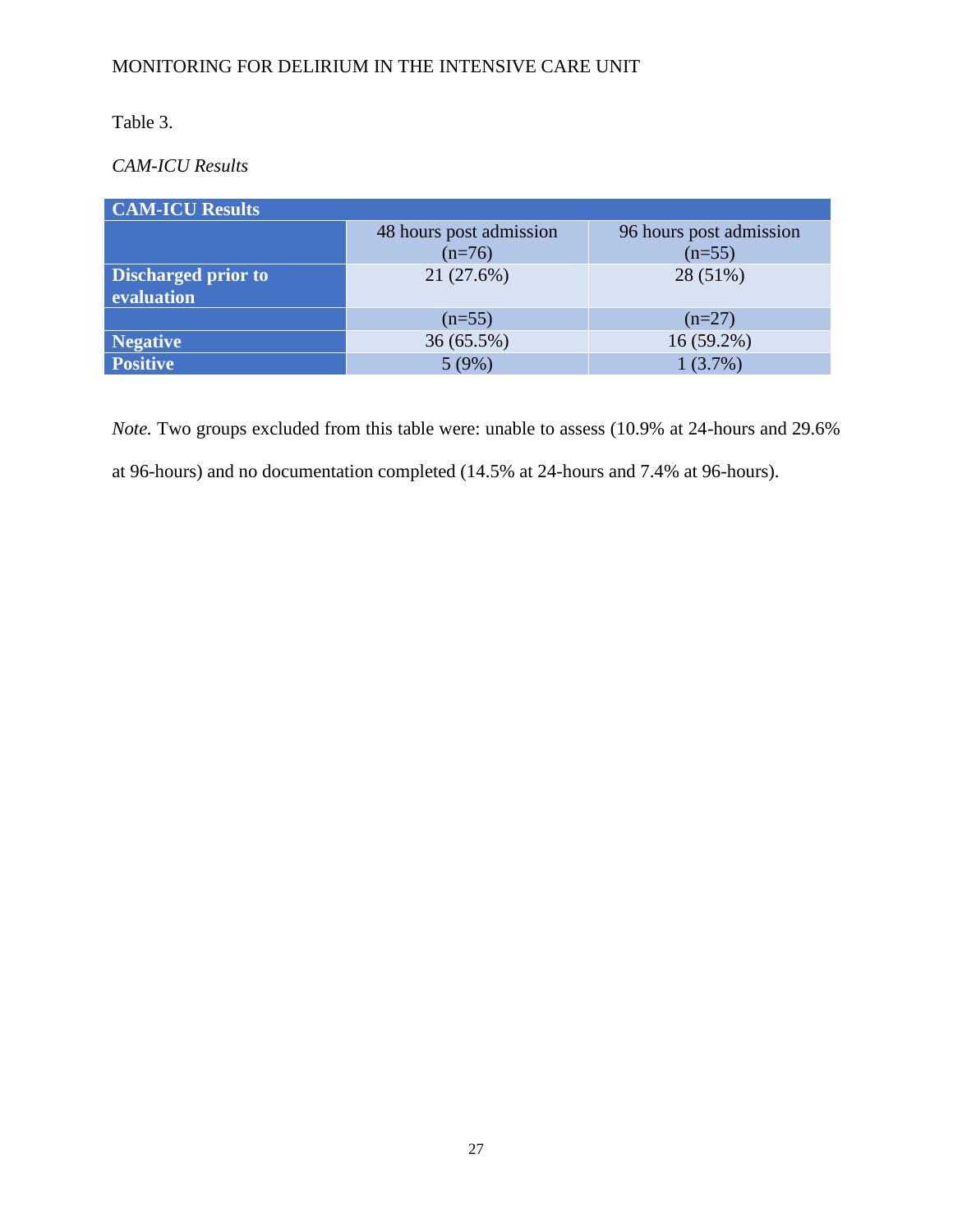# Table 4.

# *Breakdown of Medication Administered*

| <b>Breakdown of Medications Administered</b> |                       |
|----------------------------------------------|-----------------------|
|                                              | <b>Total Subjects</b> |
| <b>Analgesics</b>                            | $(n=55)$              |
| <b>Opioids</b>                               |                       |
| Percocet 5/325mg                             | 11(20%)               |
| <b>Morphine</b>                              |                       |
| Oral                                         | 1(1.8%)               |
| <b>Intravenous</b>                           | 20 (36.3%)            |
| <b>Dilaudid</b>                              | 20 (36.3%)            |
| <b>Fentanyl</b>                              |                       |
| <b>Intravenous Push</b>                      | $6(10.9\%)$           |
| <b>Continuous</b>                            | $10(18.2\%)$          |
| <b>Norco</b>                                 | 18 (32.7%)            |
| <b>Oxycodone</b>                             | 13 (23.6%)            |
| <b>Roxicet</b>                               | $1(1.8\%)$            |
| <b>Sedatives</b>                             |                       |
| <b>Precedex Infusion</b>                     | $1(1.8\%)$            |
| <b>Ativan</b>                                |                       |
| Oral                                         | $2(3.6\%)$            |
| <b>Intravenous</b>                           | $2(3.6\%)$            |
| <b>Propofol Infusion</b>                     | $3(5.5\%)$            |
| <b>Versed</b>                                |                       |
| <b>Intravenous Push</b>                      | $6(10.9\%)$           |
| <b>Continuous</b>                            | 5(9%)                 |
| <b>Valium</b>                                | $1(1.8\%)$            |
| <b>Antipsychotic</b>                         |                       |
| <b>Haldol</b>                                | 1(1.8%)               |
| <b>No Analgesics or Sedative</b>             | $6(10.9\%)$           |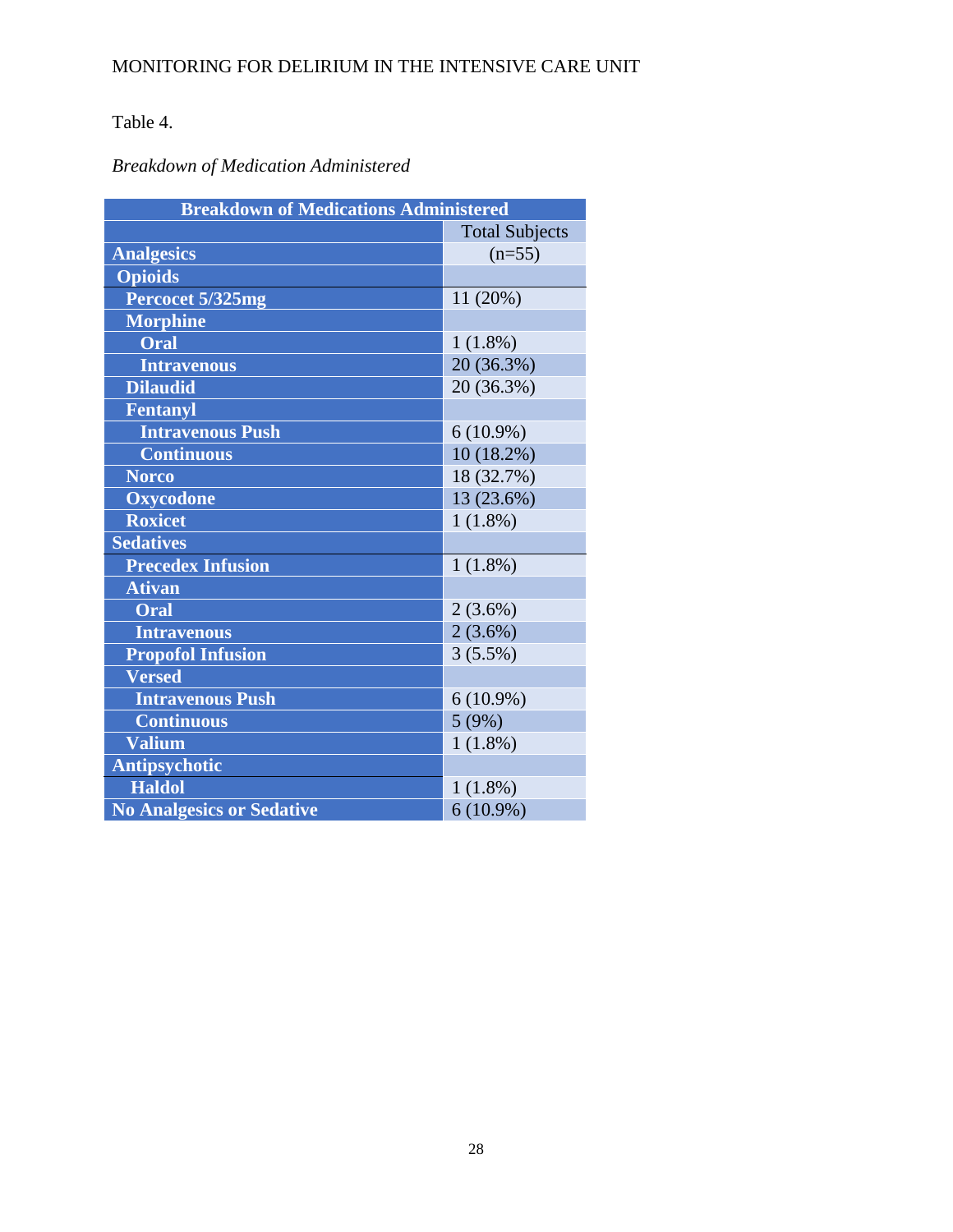### Medscape

# **Confusion Assessment Method for the ICU (CAM-ICU) Flowsheet**

### Delirium can only be assessed in patients more alert than RASS -3 or SAS 3



*Figure 1.* CAM-Assessment Flowsheet.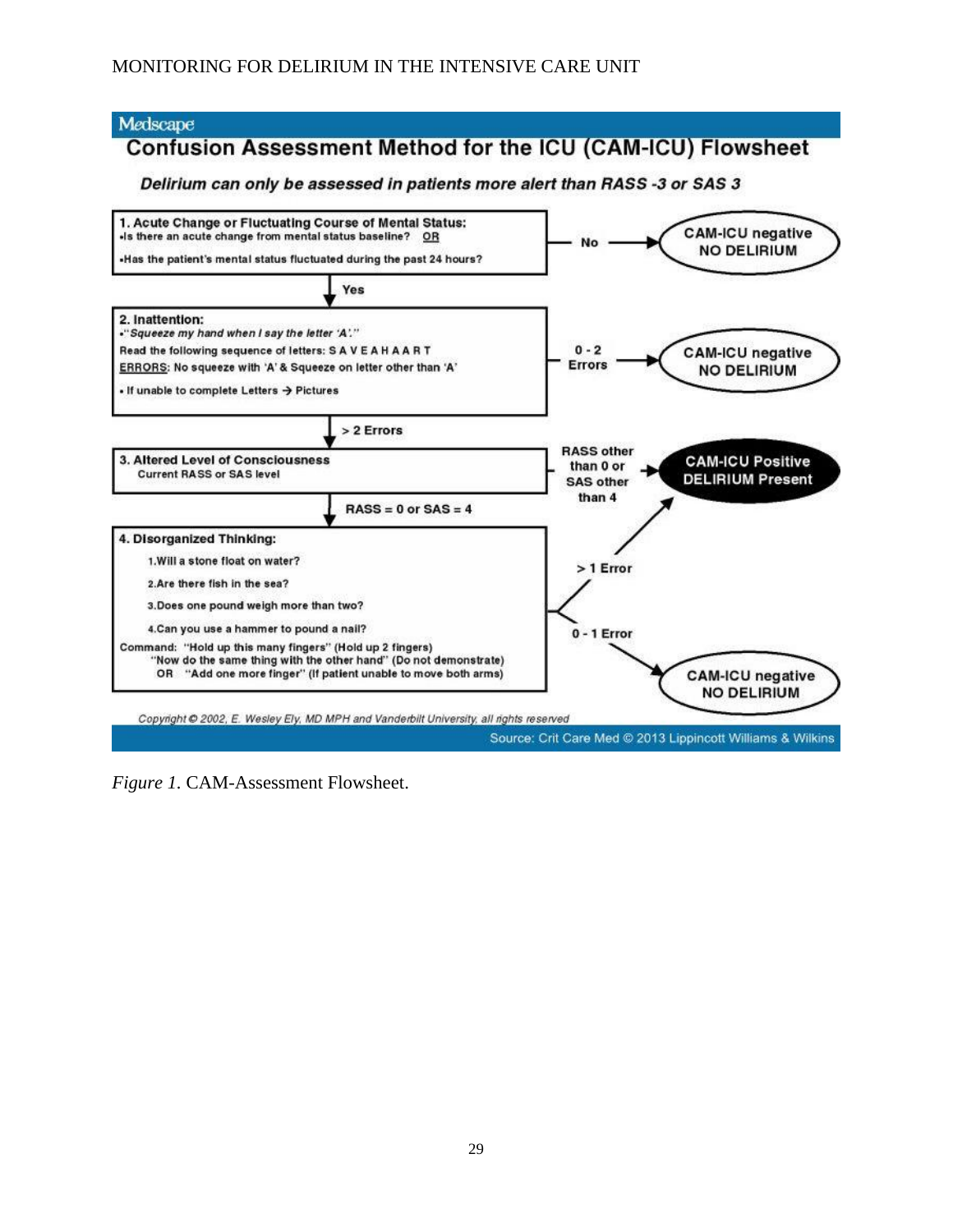### **Total Number of Dosages Administered**  NUMBER OF DOSAGES **NUMBER OF DOSAGES** <sup>31</sup> <sup>29</sup> extending the term of the 48 hours of the 48 hours of the 48 hours of the 48 hours of the 48 hours of the 48 hours of the 48 hours of the 48 hours of the 48 hours of the 48 hours of the 48 hours of the 48 hours of the 48 h **T** Total Analgesics Medicatoins Total Sedation Medications

# MONITORING FOR DELIRIUM IN THE INTENSIVE CARE UNIT

*Figure 2.* Total Number of Dosages Administered (n=49).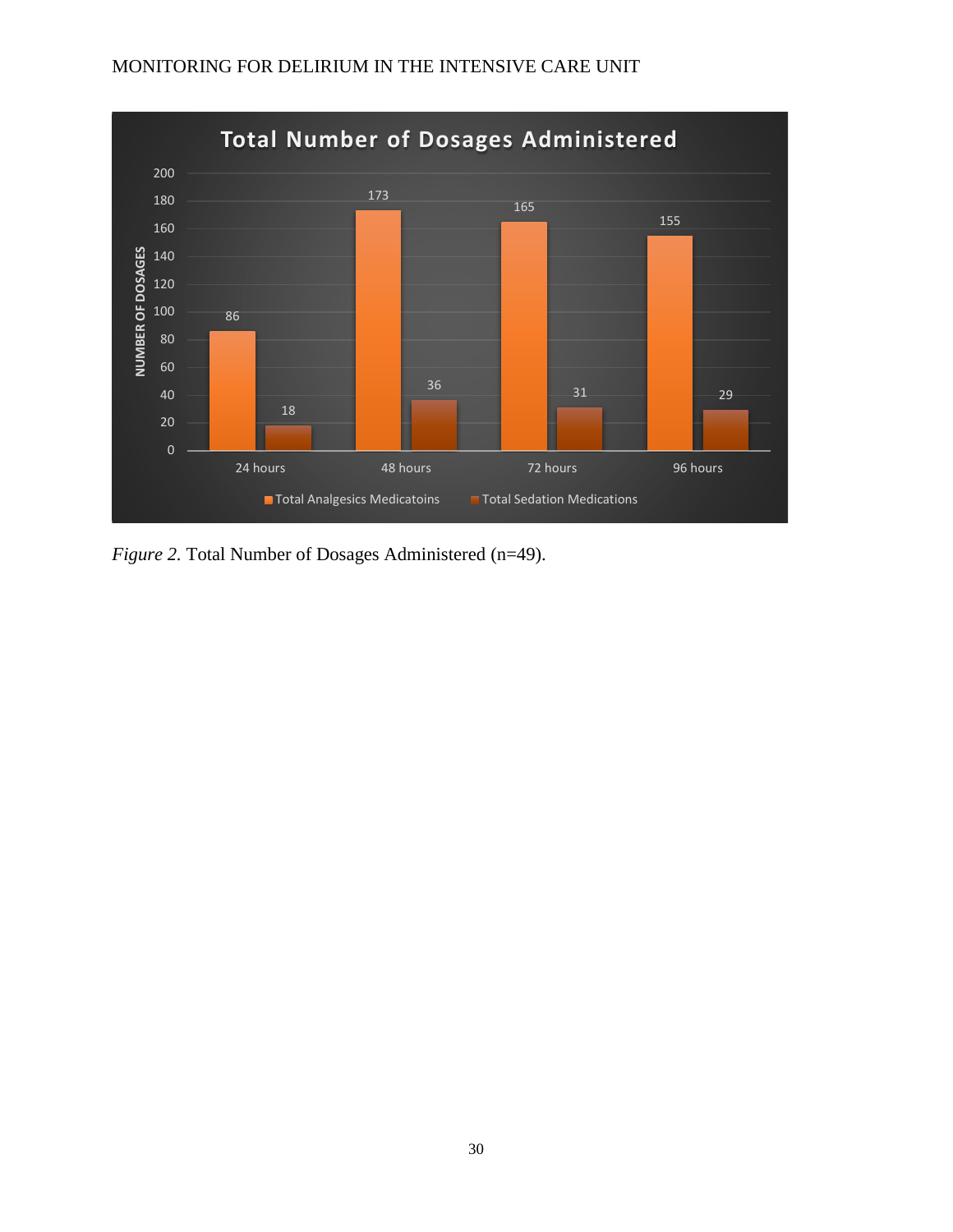

*Figure 3.* Comparison Analgesic Medications: CAM-Positive vs. CAM-Negative. *Note.* **SD**  $\pm$  0.1(24hr), 0.2(48hr), 0.9(72hr), 0.9(96hr). CAM-negative patients n=39. CAMpositive patients n=5. CAM-positive defined as any patient that tested positive for delirium at any point during the 96-hour interval.